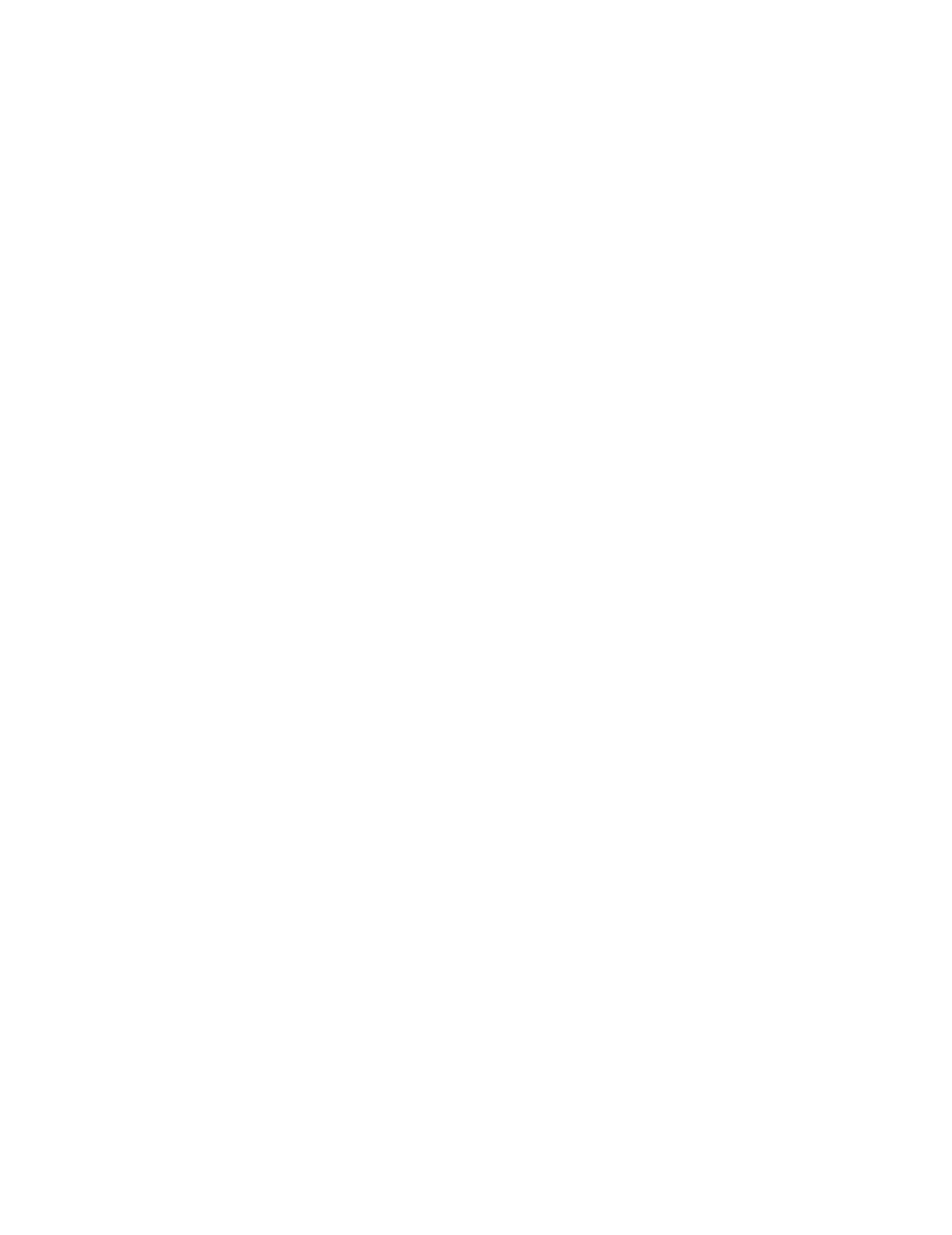# **T H E W A S H I N G T O N P O S T C O M P A N Y**

# **Notice of Annual Meeting of Stockholders/May 8, 2003**

The Annual Meeting of Stockholders of The Washington Post Company will be held in the Ninth Floor Meeting Room, The Washington Post Building,  $1150 \, 15$ <sup>th</sup> Street, N.W., Washington, D.C., 20071 on Thursday, May 8, 2003, at 8:00 a.m., Eastern daylight time, for the following purposes:

- 1. To elect Directors for the ensuing year, as more fully described in the accompanying Proxy Statement.
- 2. To transact such other business as may properly come before the meeting or any adjournment thereof.

The Board of Directors has fixed the close of business on March 10, 2003, as the record date for the determination of stockholders entitled to notice of and to vote at the Annual Meeting.

It is important that your shares be represented and voted at the meeting, and you should therefore sign and return your Proxy at your earliest convenience. You may also vote your shares by telephone or on the internet. If you choose to vote your shares by telephone or on the internet, please follow the instructions on the enclosed Proxy. You may revoke your Proxy at any time before it has been voted at the Annual Meeting. You may vote in person at the Annual Meeting even if you returned a Proxy, provided that you first revoke your Proxy.

By Order of the Board of Directors,

DIANA M. DANIELS, *Secretary*

Washington, D.C., March 28, 2003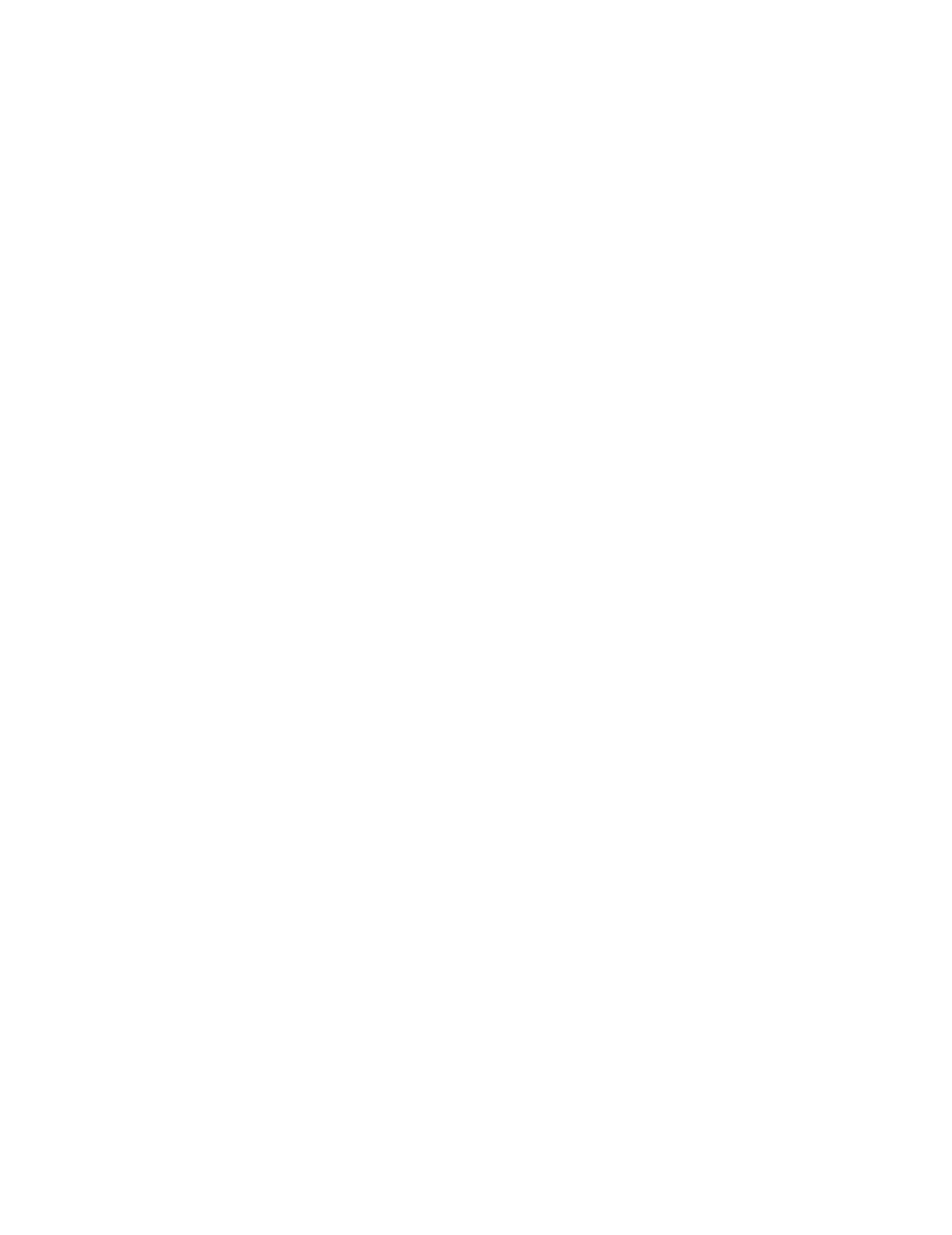# **T H E W A S H I N G T O N P O S T C O M P A N Y 1150 15th Street, N.W., Washington D.C. 20071**

This proxy statement contains information relating to the 2003 Annual Meeting of Shareholders of The Washington Post Company (the "Company") to be held at the Company's headquarters, 1150 15<sup>th</sup> Street, NW, Washington, DC on Thursday, May 8, 2003 at 8:00 a.m., Eastern daylight time, or any adjournments thereof, for the purposes set forth in the accompanying Notice of the 2003 Annual Meeting of Shareholders. This proxy statement and the accompanying forms of proxy and voting instructions are being delivered to shareholders on or about March 28, 2003. The Board of Directors of the Company is making this proxy solicitation.

# **QUESTIONS AND ANSWERS**

# **Q: What am I voting on?**

A: You are voting on the election of Directors for a term of one year. A Board of ten Directors is to be elected, seven by the holders of Class A Stock voting separately as a class and three by the holders of Class B Stock voting separately as a class. All Directors will hold office until the next Annual Meeting and until their respective successors shall have been elected and shall have qualified or as otherwise provided in the By-laws of the Company.

In the event any nominee withdraws or for any reason is not able to serve as a director, Donald E. Graham, John B. Morse, Jr., Diana M. Daniels and Gerald M. Rosberg, acting as your proxies, will either vote for such other person as the Board of Directors may nominate or will not vote for anyone to replace such nominee.

### **Q: What are the voting recommendations of the Board?**

A: The Board recommends voting for each of the nominated Directors listed on the proxy card. The Board knows of no reason which would cause any nominee to be unable to act or to refuse to accept nomination or election.

### **Q: Will any other matters be voted on?**

A: We are not aware of any other matters that you will be asked to vote on at the Meeting. If any other matter is properly brought before the Meeting, Donald E. Graham, John B. Morse, Jr., Diana M. Daniels and Gerald M. Rosberg, acting as your proxies, will vote for you in their discretion.

### **Q: How do I vote?**

- A: There are four ways to vote:
	- By internet at http://www.eproxyvote.com/wpo. We encourage you to vote this way.
	- By toll-free telephone at 1-800-PRX-VOTE (1-800-779-8683).
	- By completing and mailing your proxy card.<br>• By written ballot at the Meeting
	- By written ballot at the Meeting.

If you vote by internet or telephone, your vote must be received by 5 p.m., Eastern daylight time, of the day before the Meeting. Your shares will be voted as you indicate. If you do not indicate your voting preferences, Donald E. Graham, John B. Morse, Jr., Diana M. Daniels and Gerald M. Rosberg, as your proxies, will vote your shares in favor of the applicable nominated Directors.

### **Q: Who can vote?**

A: You can vote at the Meeting if you were a shareholder of record as of the close of business on March 10, 2003 (the "Record Date"). Each share of Class A and Class B Common Stock is entitled to one vote on all matters on which such class of stock is entitled to vote. If you hold shares in street name, your broker, bank or other nominee will instruct you as to how your shares may be voted by proxy, including whether telephonic or internet voting options are available. You may not vote shares held in street name in person at the Meeting unless you have a proxy executed in your favor by your broker, bank or other nominee.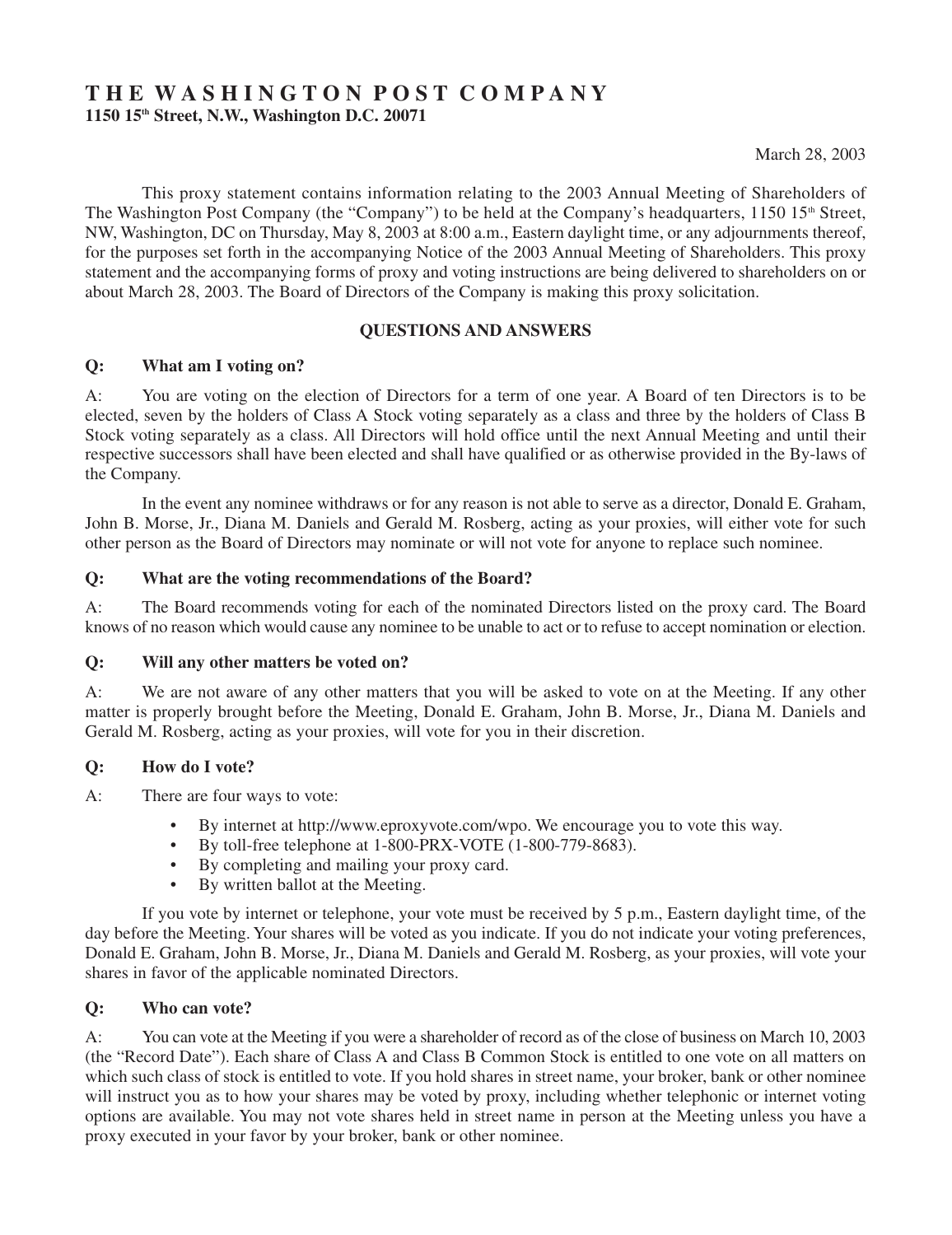# **Q: Can I change my vote?**

- A: Yes. You can change your vote or revoke your proxy any time before the Meeting by:
	- entering a new vote by internet or telephone
	- returning a later dated proxy card
	- voting in person at the Meeting provided you first revoke your previously voted proxy.

### **Q: What vote is required to approve a proposal?**

A: Directors will be elected by a plurality of the votes cast at the meeting. This means that the seven Class A Shareholder nominees receiving the highest number of votes and the three Class B Shareholder nominees receiving the highest number of votes cast shall be elected. You do not have the right to cumulate votes in the election of directors. A properly executed proxy marked "WITHHELD" with respect to the election of one or more directors will not be voted with respect to the director or directors indicated, although it will be counted for purposes of determining whether a quorum is present at the Meeting. Any shares not voted (whether by abstention, broker non-vote or otherwise) will have no impact on the vote, but these shares will be counted for purposes of determining whether a quorum is present.

### **Q: Who will count the vote?**

A: EquiServe Trust Company, N.A., the Company's transfer agent and registrar, will count the vote. One of its representatives will be included among the inspectors of votes.

# **Q: Who can attend the Annual Meeting?**

A: All shareholders of record as of the close of business on March 10, 2003, can attend.

# **Q: What do I need to do to attend the Annual Meeting?**

A: To attend the Meeting, please follow these instructions:

- If you vote by using the enclosed proxy card, check the appropriate box on the card.
- If you vote by internet or telephone, follow the instructions provided for attendance.
- If a broker or other nominee holds your shares, bring proof of your ownership with you to the meeting.

Seating at the Meeting will be on a first-come, first-serve basis, upon arrival at the Meeting.

### **Q: Can I bring a guest?**

A: No. The Meeting is for shareholders only.

# **Q: What is the quorum requirement of the Meeting?**

A: A majority of the outstanding shares on March 10, 2003, constitutes a quorum for voting at the Annual Meeting. If you vote, your shares will be part of the quorum. Abstentions and broker non-votes will be counted in determining the quorum, but neither will be counted as votes cast. On March 10, 2003, there were 1,722,250 shares of Class A Common Stock and 7,804,400 shares of Class B Common Stock outstanding and entitled to vote.

### **Q: Who is soliciting proxies?**

A: Solicitation of proxies will be made by the Company's management through the mail, in person or by facsimile or telephone, without any additional compensation being paid to such members of the Company's management. The cost of such solicitation will be borne by the Company. In addition, the Company has requested brokers and other custodians, nominees and fiduciaries to forward proxy cards and proxy soliciting material to shareholders and the Company will reimburse them for their expenses in so doing.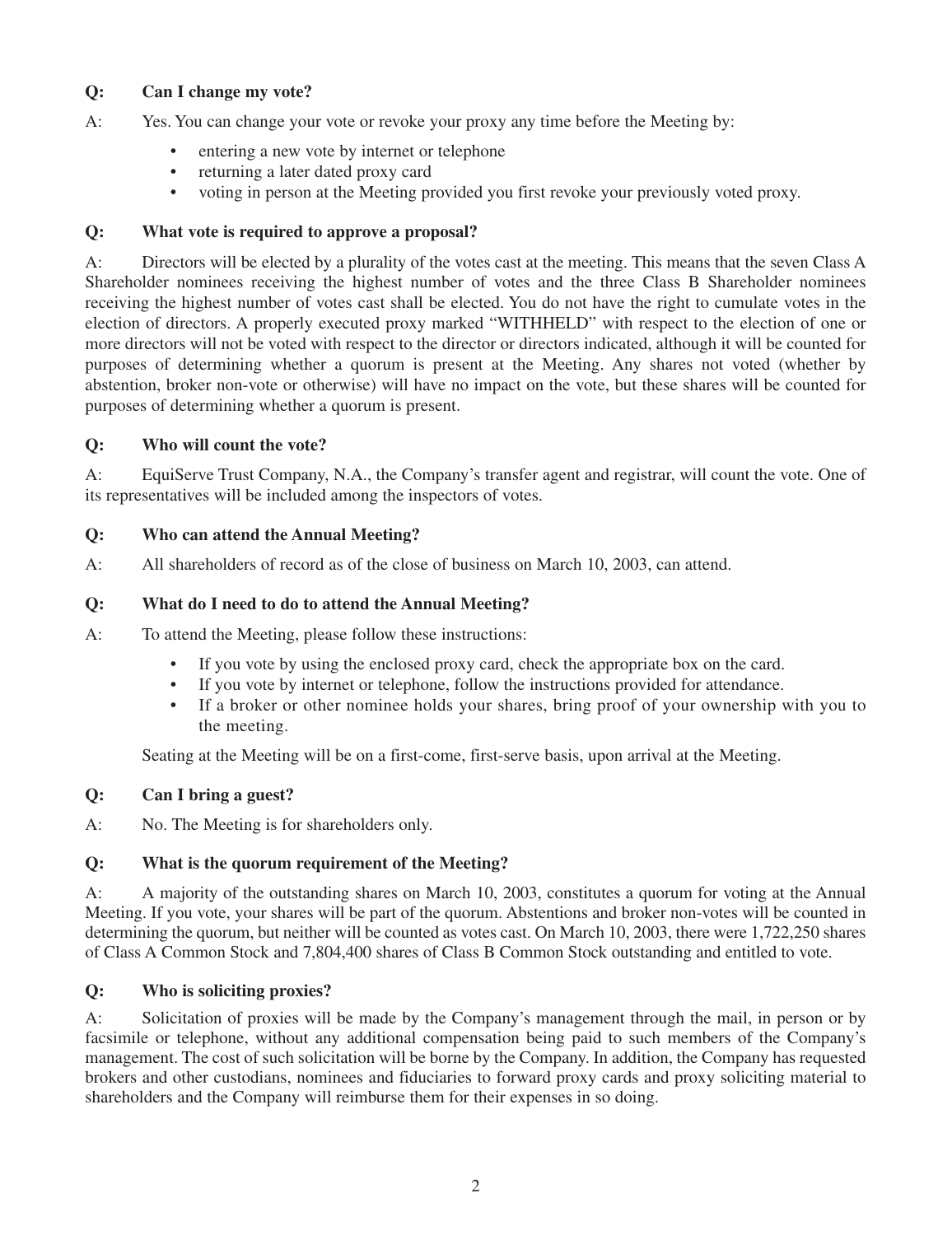### **Q: When are the shareholder proposals due for the 2004 Annual Meeting?**

A: Shareholder proposals submitted by shareholders entitled to vote on such matters, meeting the requirements of the Securities and Exchange Commission's proxy rules, must be in writing, received by November 29, 2003, and addressed to the Secretary of the Company, 1150 15<sup>th</sup> Street, NW, Washington, DC 20071.

Holders of Class B Stock are entitled to vote only for the election of 30% of the members of the Board of Directors (and, if required by the rules of the New York Stock Exchange, on management proposals to reserve shares for stock options or to acquire the stock or assets of other companies under certain circumstances). In accordance with the rules of the Securities and Exchange Commission, proposals submitted on other matters by holders of Class B Stock have not been and will not be included in the Company's proxy materials for annual meetings.

### **Q: What other information about The Washington Post Company is available?**

- A: The following information is available:
	- Annual Report on Form 10-K, which will be furnished without charge (except exhibits) to any stockholder upon written request addressed to the Treasurer of the Company at  $1150$  15<sup>th</sup> Street, NW, Washington, DC 20071.
	- The Company also maintains on its internet website, www.washpostco.com, copies of the Annual Report on Form 10-K and the Annual Report to Shareholders and other information about the Company.

# **NOMINEES FOR ELECTION BY CLASS A STOCKHOLDERS**

### **Warren E. Buffett**

Mr. Buffett, age 72, has for more than thirty-two years been Chairman of the Board and Chief Executive Officer of Berkshire Hathaway Inc. (insurance underwriting, newspaper publishing and various manufacturing and marketing activities). He was elected a Director of the Company in May 1996 and serves as Chairman of the Finance Committee and is a member of the Executive Committee of the Board. Mr. Buffett also served as a Director of the Company between 1974 and 1986. He is a director of Berkshire Hathaway Inc., The Coca-Cola Company and The Gillette Company. Mr. Buffett is also a Life Trustee of Grinnell College and The Urban Institute.

### **Barry Diller**

Mr. Diller, age 61, has been Chairman of the Board and Chief Executive Officer of USA Interactive (or its predecessors) (an information, entertainment and direct selling company) since August 1995. Since May 2002, he has also been Chairman and Chief Executive Officer of Vivendi UNIVERSAL Entertainment. He was elected a Director of the Company in September 2000 and is a member of the Finance Committee of the Board. Before assuming his present position at USA Interactive, Mr. Diller had served as Chairman and Chief Executive Officer of QVC, Inc. (1992-1994) and Fox, Inc. (1984-1992). Prior to joining Fox, Inc., he served for ten years as Chairman of the Board of Directors of Paramount Pictures Corporation. Before joining Paramount, Mr. Diller served as Vice President of Prime Time Television for ABC Entertainment. Mr. Diller is a director of Expedia, Inc., Hotels.com and The Coca-Cola Company and he serves on the boards of Conservation International and Channel 13/WNET. He also is a member of the Board of Trustees of New York University and serves on the boards of a number of other educational and not-for-profit organizations.

### **George J. Gillespie, III**

Mr. Gillespie, age 72, has since 1963 been a partner in Cravath, Swaine & Moore, which is one of several law firms retained by the Company in 2001 and 2002 and which it proposes to retain in 2003. He has been a Director of the Company since 1974 and is a member of the Finance Committee of the Board. Mr. Gillespie is also a director of White Mountain Holdings, Inc., and serves on the boards of a number of foundations, educational institutions, and charitable organizations.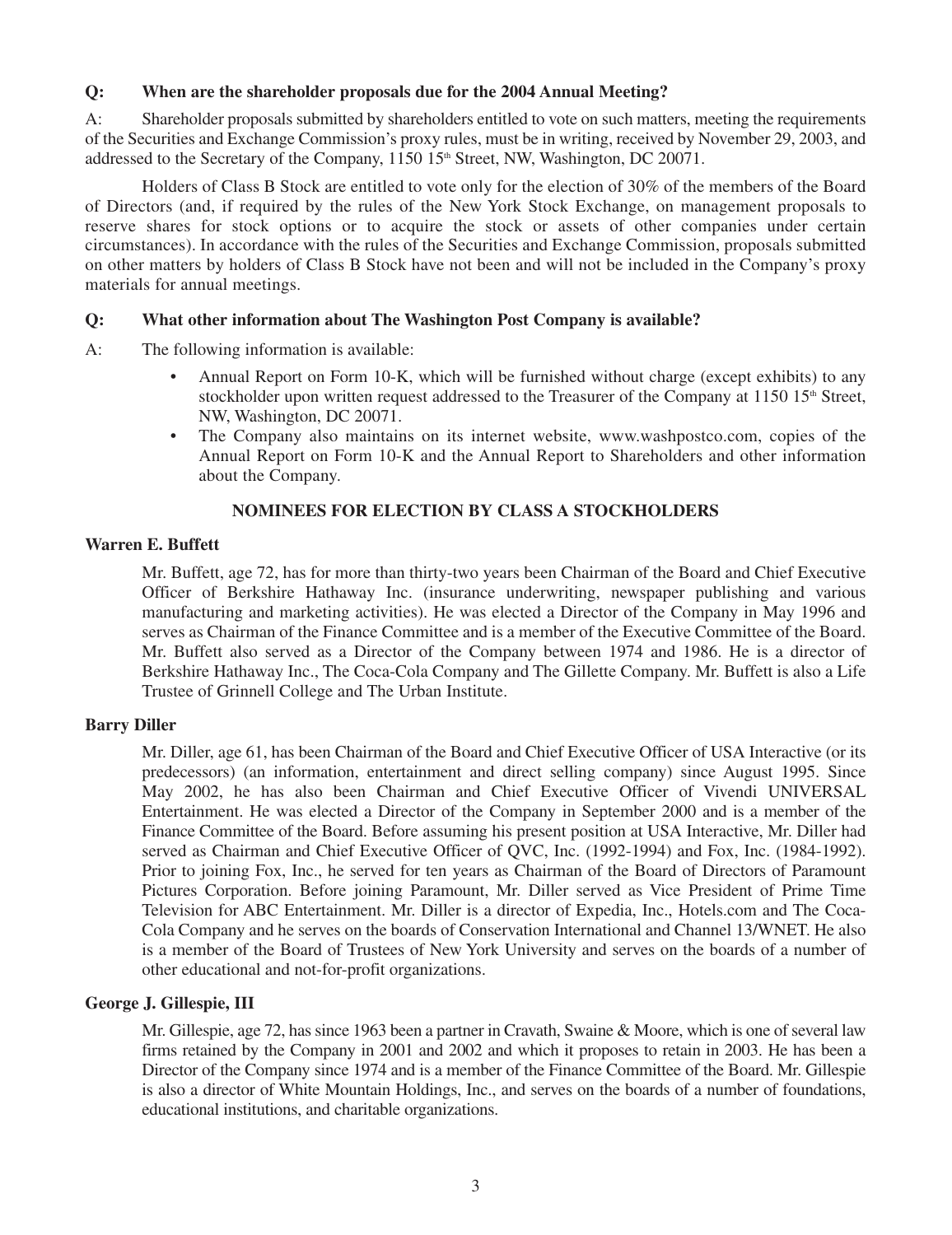### **Ralph E. Gomory**

Mr. Gomory, age 73, has since 1989 been President of the Alfred P. Sloan Foundation, a charitable foundation. Before assuming his present position he had served for thirty years with IBM Corporation, where he was Senior Vice President for Science and Technology from 1986 to 1989 after having been Senior Vice President and Director of Research since 1970. He became a Director of the Company in July 1989 and is a member of the Audit Committee of the Board. In addition he is a director of Lexmark International, Inc. Mr. Gomory is also a member of the National Academy of Sciences and the National Academy of Engineering.

### **Donald E. Graham**

Mr. Graham, age 57, has been Chairman of the Board of the Company since September 1993 and Chief Executive Officer of the Company since May 1991. Mr. Graham served as President of the Company between May 1991 and September 1993. He also was Publisher of The Washington Post for 21 years, a position he held between 1979 and 2000. Mr. Graham has been a Director of the Company since 1974 and is a member of the Finance and Executive Committees of the Board. By virtue of his ownership of 20.7% of the outstanding Class A Stock of the Company and his right to control the vote, as a trustee of a certain family trust, of an additional 32.9% of such stock, Mr. Graham effectively votes a total of 53.6% of the Class A shares. Mr. Graham is a trustee of the Federal City Council and the Philip L. Graham Fund, and he serves as Chairman and a director of DC College Access Program and as a director of The Summit Fund of Washington.

### **Richard D. Simmons**

Mr. Simmons, age 68, has been retired since June 1991; prior to his retirement he had been President and Chief Operating Officer of the Company for nearly ten years. Since September 1981, he has been a Director of the Company and is a member of the Finance Committee and, starting in May 2001, a member of the Audit Committee. Until May 1996, Mr. Simmons was also a member of the Compensation Committee of the Board of Directors. Through March 1996, Mr. Simmons served as President of International Herald Tribune, S.A., a French publishing company then owned jointly by the Company and The New York Times Company, a position he had held since 1989. Mr. Simmons is a Council Member of the White Burkett Miller Center of Public Affairs at the University of Virginia.

### **George W. Wilson**

Mr. Wilson, age 65, has for more than twenty-one years been President and Chief Executive Officer of Newspapers of New England, Inc., Newspapers of New Hampshire, Inc., Newspapers of Massachusetts, Inc. and President of the Concord Monitor, which is published in Concord, N.H. He was elected a Director of the Company in September 1985 and serves as Chairman of the Compensation Committee of the Board of Directors. Mr. Wilson is also Chairman of the Board of Trustees of The Newspaper Foundation (New Hampshire).

### **NOMINEES FOR ELECTION BY CLASS B STOCKHOLDERS**

### **Daniel B. Burke**

Mr. Burke, age 74, has been retired since February 1994; prior to his retirement he had been President and Chief Executive Officer of Capital Cities/ABC, Inc. He has been a member of the Board of Directors of the Company since May 1996 and serves as Chairman of the Audit Committee and is a member of the Compensation Committee of the Board. Mr. Burke is also a Life Trustee of New York Presbyterian Hospital.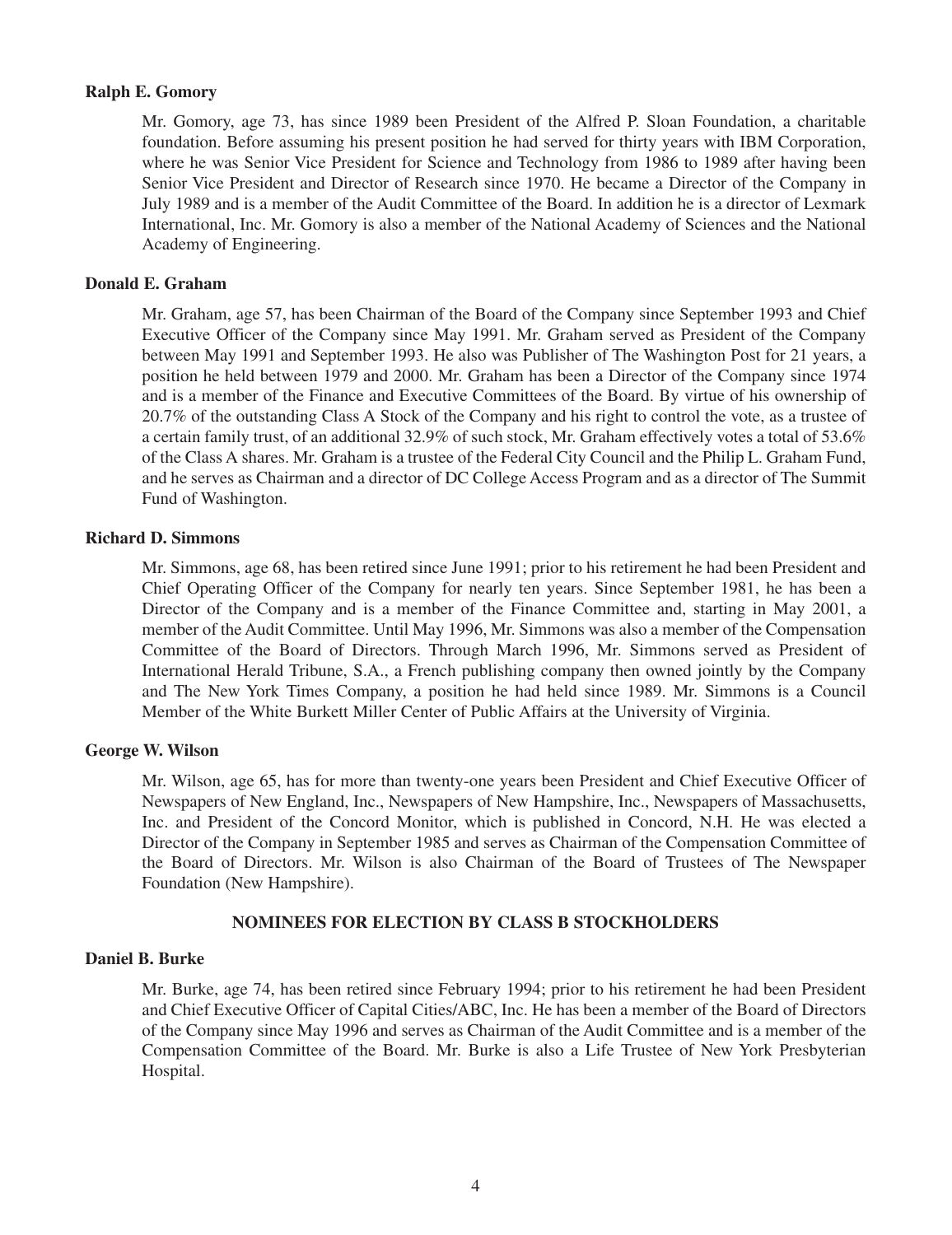#### **John L. Dotson Jr.**

Mr. Dotson, age 66, has been retired since June 2001; prior to his retirement he had been President and Publisher of the Akron Beacon Journal. He became a Director of the Company in July 2001 and is a member of the Compensation Committee. Mr. Dotson is a member of the Board of Directors of the Maynard Institute for Journalism Education and a member of the Board of Visitors of the John S. Knight Fellowships, the University of North Carolina School of Journalism and Mass Communications and the University of Colorado School of Journalism and Mass Communications.

### **Alice M. Rivlin**

Dr. Rivlin, age 72, is a professor at the New School University and a Senior Fellow in the Economic Studies Program at the Brookings Institution. She became a Director of the Company in July 2002 and is a member of the Audit Committee. Dr. Rivlin was Vice Chair of the Federal Reserve Board from 1996 to 1999, Director of the White House Office of Management and Budget from 1994 to 1996 and Deputy Director from 1993 to 1994. She served as Chair of the District of Columbia Financial Management Assistance Authority from 1998 to 2001. Dr. Rivlin was the founding Director of the Congressional Budget Office from 1975 to 1983. She is a member of the Board of Directors of BearingPoint, Inc. (formerly KPMG Consulting, Inc.), Public Agenda and the D.C. Chamber of Commerce.

### **Board Committees**

The standing committees of the Board include an Audit Committee, a Compensation Committee, an Executive Committee and a Finance Committee. The Board does not have a nominating committee.

#### *Audit Committee*

The functions of the Audit Committee include overseeing (i) management's conduct of the Company's financial reporting process (including the development and maintenance of systems of internal accounting and financial controls), (ii) the integrity of the Company's financial statements, (iii) the Company's compliance with legal and regulatory requirements, (iv) the qualifications and independence of the Company's outside auditors, (v) the performance of the Company's internal audit function, and (vi) the outside auditors' annual audit of the Company's financial statements.

Ralph E. Gomory, Alice M. Rivlin, Richard D. Simmons and Daniel B. Burke (chairman) serve on the Audit Committee. All members of the Audit Committee are non-employee, "financially literate," "independent" directors within the meaning of the New York Stock Exchange listing standards, and all members of the Audit Committee are "independent" within the meaning of Section 301 of the Sarbanes-Oxley Act of 2002.

The Audit Committee held six meetings in 2002.

#### *Compensation Committee*

The functions of the Compensation Committee include (i) reviewing the compensation for the Company's chief executive officer, (ii) consulting with the chief executive officer with respect to the compensation of the Company's other executives (including specifically approving all salaries of \$200,000 or more per year, all incentive compensation awards and all other bonuses (other than sales bonuses) of \$40,000 or more, and also awards of stock options), (iii) overseeing the administration of and determining awards under the Company's compensation plans and (iv) preparing any report on executive compensation required by the rules and regulations of the Securities and Exchange Commission.

Daniel B. Burke, John L. Dotson Jr. and George W. Wilson (chairman) serve on the Compensation Committee. All members of the Compensation Committee are non-employee, "independent" directors within the meaning of the listing requirements of the New York Stock Exchange.

The Compensation Committee held four meetings in 2002.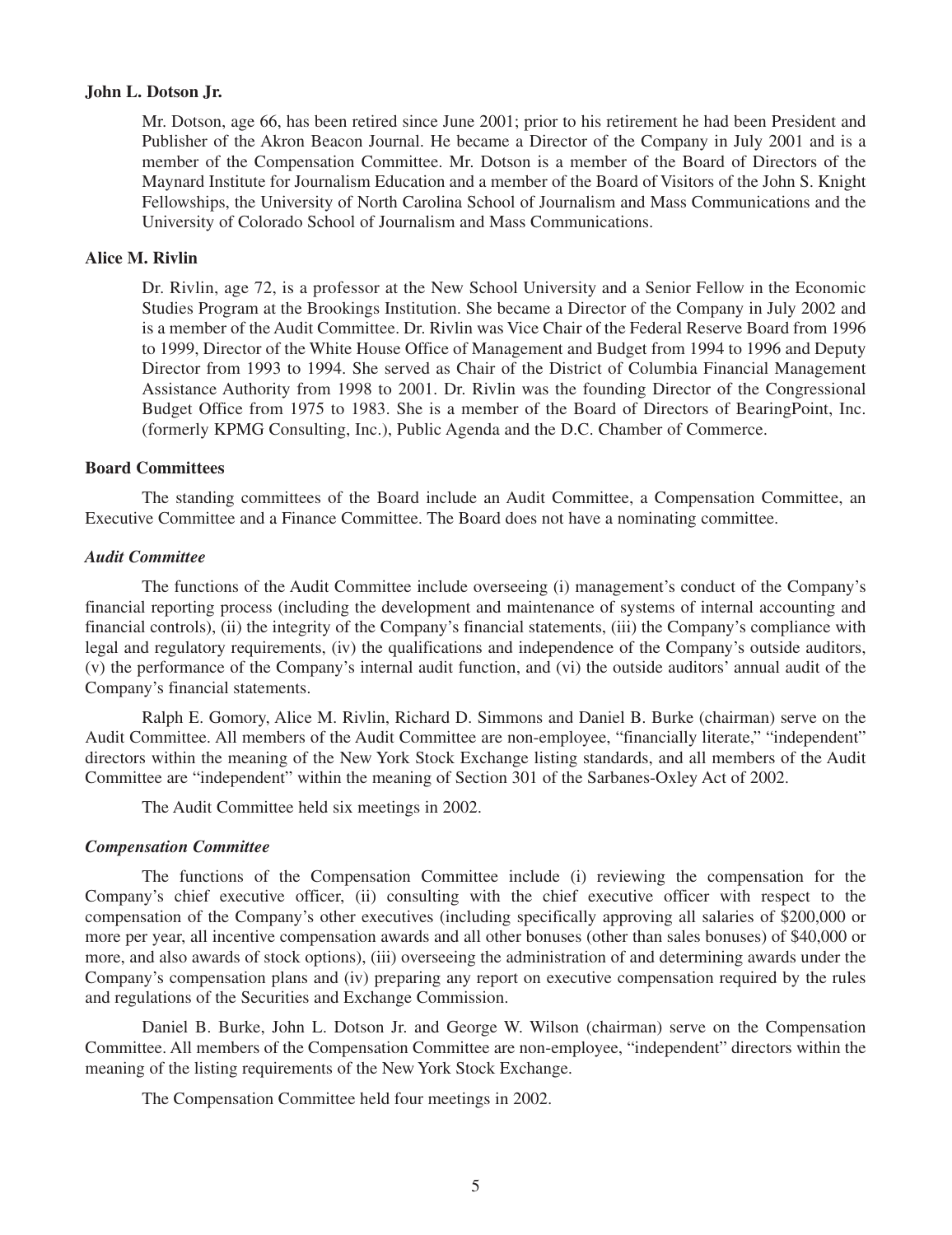### *Finance Committee*

The functions of the Finance Committee include (i) reviewing with management the capital needs of the Company and (ii) considering and making recommendations to the Board related to dividend policy, major acquisitions and disposition of businesses, incurrence of indebtedness, selection of managers of defined benefit plan assets, stock repurchase programs and certain other financial matters.

Barry Diller, George J. Gillespie III, Donald E. Graham, Richard D. Simmons and Warren E. Buffett (chairman) serve on the Finance Committee.

The Finance Committee held one meeting in 2002.

### *Executive Committee*

The Executive Committee has and may exercise all of the powers of the Board that may be delegated by law in the management of the business and affairs of the Company and exercises the authority of the Board between meetings.

Warren E. Buffett and Donald E. Graham (chairman) serve on the Executive Committee.

The Executive Committee held no meetings in 2002.

### **Meeting Attendance**

The Board held a total of six meetings in 2002. Each director attended at least 75% of the meetings of the Board and the committees of the Board on which the director served, with the exception of Dr. Rivlin who was only appointed to the Board in July 2002.

### **Director Compensation**

*Annual Payments.* During 2002, non-employee directors received:

- \$50,000 as a retainer, and
- reimbursement of out-of-pocket expenses for the meetings they attended.

Commencing on January 1, 2003, non-employee directors receive:

- \$60,000 as a retainer.
- reimbursement of out-of-pocket expenses for the meetings they attend, and
- members of the Audit Committee will receive an additional \$10,000 annually for their service on that committee.

The chairmen of Board committees each receive an additional \$5,000. Employee directors receive no additional compensation for serving on the Board.

### *Deferred Compensation*

The Company has in place a voluntary fee deferral plan for Directors of the Company. The plan provides an opportunity for participants to elect to defer the receipt of all or a portion of the fees received for service as a Director. Elections to defer must be filed in advance of earning such fees. Deferred amounts will earn investment credits in accordance with participant elections from a choice of investment indexes. Deferred amounts will be payable at retirement or such other future date as specified by the participant at the time of election.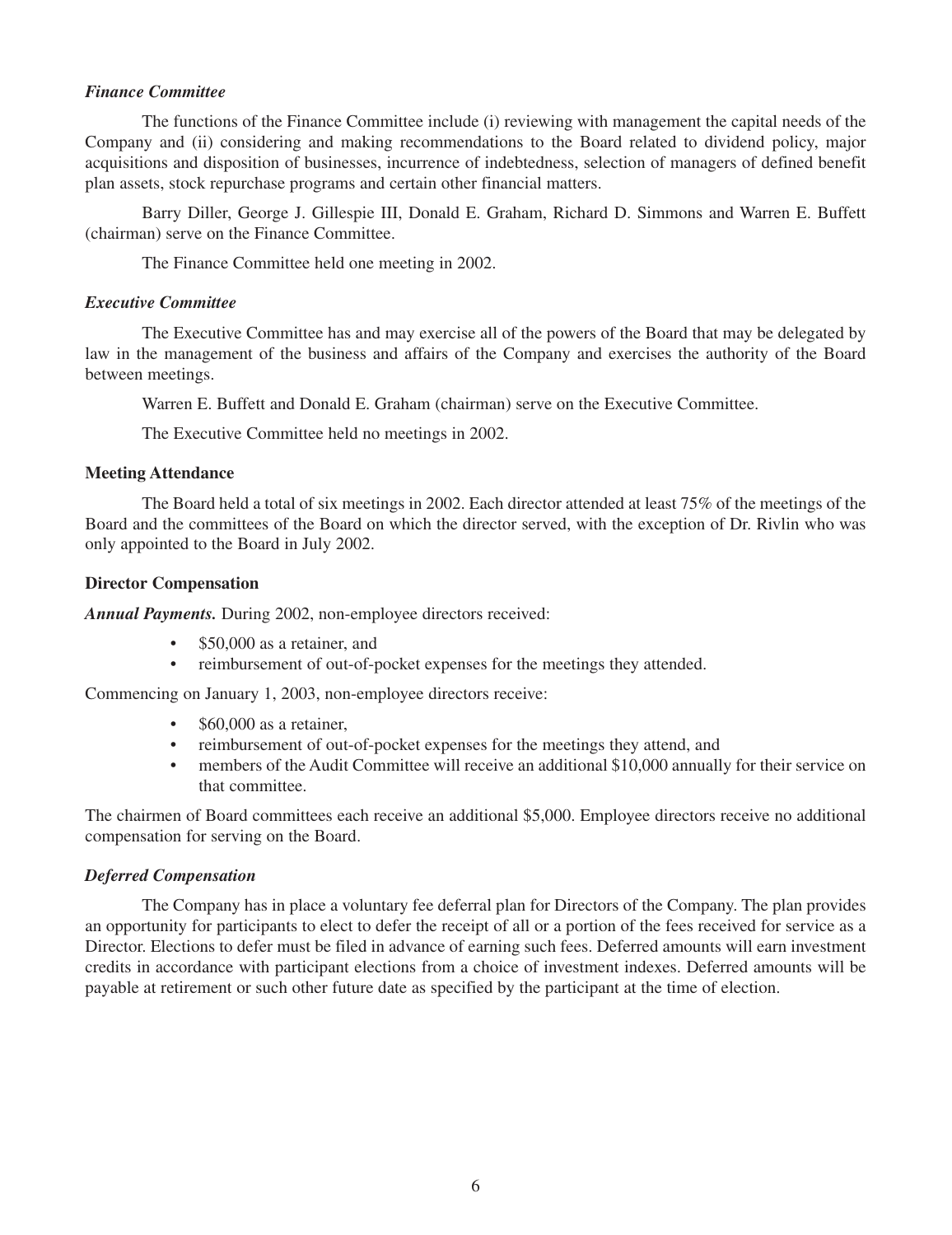#### **STOCK HOLDINGS OF CERTAIN BENEFICIAL OWNERS AND MANAGEMENT**

The information in the following two tables relates to each person who, on February 1, 2003, was a "beneficial owner" (as defined under the proxy rules of the Securities and Exchange Commission) of more than 5% of the Company's Class A or Class B Stock. Under the proxy rules, a person is deemed to be the "beneficial owner" of stock if such person has (or shares) either investment power or voting power over such stock, or has (or shares) the right to acquire such stock within 60 days by any of a number of means, including the conversion of another security which is convertible into such stock. A substantial number of shares of the Company's Class A and Class B Stock is held in trusts or subject to other agreements which provide for the sharing of investment power, voting power or both among several persons, each of whom is deemed by the Securities and Exchange Commission to be a "beneficial owner" of the shares so held. Furthermore, in many cases such persons do not include the beneficiary of the trust who, although not deemed to be a "beneficial owner" in the absence of voting or investment power over the shares, is nevertheless shown below as a beneficial owner because of the beneficiary's economic interest in the shares. In addition, since all the shares of Class A Stock are convertible at the option of the holder into Class B Stock on a share-for-share basis, each "beneficial owner" of shares of Class A Stock is deemed by the Securities and Exchange Commission to be a "beneficial owner" of the same number of shares of Class B Stock; in indicating below a person's "beneficial ownership" of shares of Class B Stock it has been assumed that such person has converted into Class B Stock all shares of Class A Stock of which such person is a "beneficial owner." For these reasons there is very substantial duplication in the numbers of shares and percentages shown in the following table.

### **Principal Holders of Stock**

| <b>Name and Address of</b>          | Shares $(\%)$        |                     |  |  |
|-------------------------------------|----------------------|---------------------|--|--|
| <b>Beneficial Owner</b>             | <b>Class A Stock</b> | Class B Stock*      |  |  |
| 1150 $15th$ Street, N.W.            | $1,517,032(88.1\%)$  | 3,496,459(36.7%)    |  |  |
| Washington, D.C.                    |                      |                     |  |  |
| 11661 San Vincente Blvd., Suite 401 | 307,049 (17.8%)      | $***$               |  |  |
| Los Angeles, California             |                      |                     |  |  |
| 18 E. 78 <sup>th</sup> Street       | 361,047 (21.0%)      | $***$               |  |  |
| New York, N.Y.                      |                      |                     |  |  |
| 251 West 57 <sup>th</sup> Street    | 585,200 (34.0%)      | 590,200 (6.2%)      |  |  |
| New York, N.Y.                      |                      |                     |  |  |
| 825 Eighth Avenue                   | $612,990(35.6\%)$    | 995,701 (10.5%)     |  |  |
| New York, N.Y.                      |                      |                     |  |  |
| 825 Eighth Avenue                   | 565,724 (32.9%)      | 571,524 (6.0%)      |  |  |
| New York, N.Y.                      |                      |                     |  |  |
| 1440 Kiewit Plaza                   |                      | $1,727,765(18.1\%)$ |  |  |
| Omaha, Nebraska                     |                      |                     |  |  |
| 51 John F. Kennedy Parkway          |                      | 528,568 (5.6%)      |  |  |
| Short Hills, N.J.                   |                      |                     |  |  |

The calculations set forth in this table relating to percentage ownership of Class B Stock include 1,722,250 shares of Class B Stock issuable upon conversion of shares of Class A Stock beneficially owned.

Less than five percent.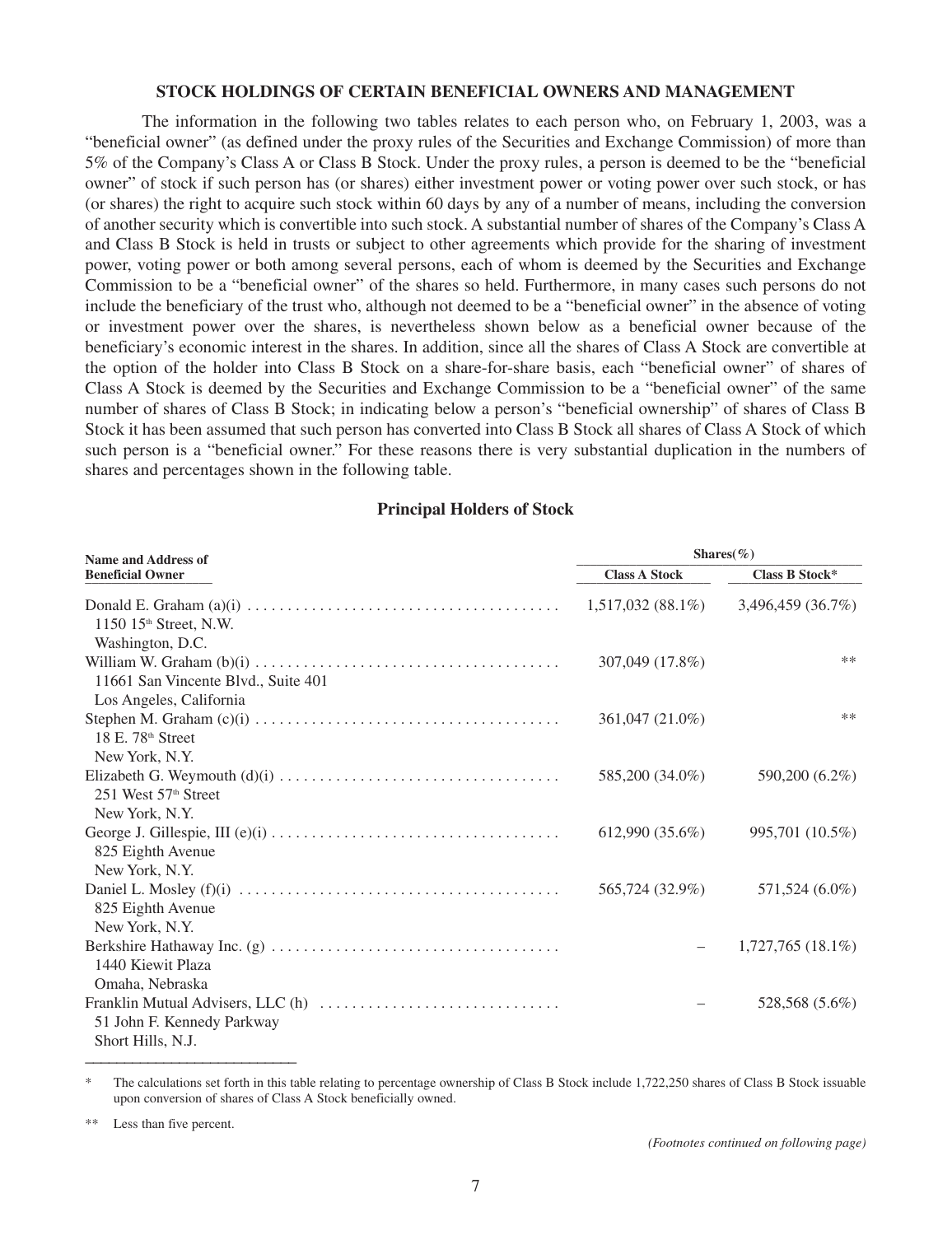#### *(Footnotes continued from preceding page)*

- (a) According to information as of February 1, 2003 and available to the Company, Mr. Donald Graham has voting and investment power with respect to shares of Class A Stock as follows: sole voting power, 356,318 (20.7%) shares, sole investment power, 356,318 (20.7%) shares, shared voting power, 1,153,514 (67.0%) shares, and shared investment power, 1,153,514 (67.0%) shares. The holdings of Class A Stock recorded for Mr. Graham include 7,200 shares held by Mr. Graham's wife, in which he disclaims beneficial ownership. Mr. Graham also has voting and investment power with respect to shares of Class B Stock as follows: sole voting power, 1,847,588 (19.4%) shares, sole investment power 119,223 (1.3%) shares, shared voting power 87,139 (<1%) shares, and shared investment power, 87,139 (<1%) shares. The holdings of Class B Stock recorded for Mr. Graham include 35,000 shares of Class B Stock held by Mr. Graham's wife, in which he disclaims beneficial ownership, and 1,517,032 (15.9%) shares issuable upon conversion of shares of Class A Stock deemed to be beneficially owned by Mr. Graham. The holdings of Class B Stock recorded for Mr. Graham also include shares of Class B Stock owned by subsidiaries of Berkshire Hathaway Inc., which have the sole investment power of the shares; sole voting power is held by Mr. Donald Graham under an agreement dated as of February 25, 1977, and amended and extended on September 13, 1985, and on May 15, 1996, which has a termination date (which may be extended) of February 24, 2007.
- (b) According to information as of February 1, 2003, and available to the Company, Mr. William Graham has voting and investment power with respect to shares of Class A Stock as follows: shared voting power, 115,049 (6.7%) shares, and shared investment power, 115,049 (6.7%) shares. In addition, Mr. William Graham, as the beneficiary of trusts even though he has no voting or investment power with respect thereto, is deemed to be the beneficial owner of 192,000 (11.2%) shares of Class A Stock. The holdings of Class B Stock recorded for Mr. Graham, including shares issuable upon conversion of shares of Class A Stock deemed to be beneficially owned by Mr. Graham, are less than five percent.
- (c) According to information as of February 1, 2003, and available to the Company, Mr. Stephen Graham has voting and investment power with respect to shares of Class A Stock as follows: sole voting power, 103,184 (6.0%) shares, sole investment power, 103,184 (6.0%) shares, shared voting power, 101,863 (5.9%) shares and shared investment power, 101,863 (5.9%) shares. In addition, Mr. Stephen Graham, as the beneficiary of trusts even though he has no voting or investment power with respect thereto, is deemed to be the beneficial owner of 156,000 (9.1%) shares of Class A Stock. The holdings of Class B Stock recorded for Mr. Graham, including shares issuable upon conversion of shares of Class A Stock deemed to be beneficially owned by Mr. Graham, are less than five percent.
- (d) According to information as of February 1, 2003, and available to the Company, Mrs. Weymouth has voting and investment power with respect to shares of Class A Stock as follows: sole voting power, 76,834 (4.5%) shares, sole investment power, 76,834 (4.5%) shares, shared voting power, 425,366 (24.7%) shares, and shared investment power, 425,366 (24.7%) shares. In addition Mrs. Weymouth, as the beneficiary of a trust even though she has no voting or investment power with respect thereto, is deemed the beneficial owner of 83,000 (4.8%) shares of Class A Stock. Mrs. Weymouth also has voting and investment power with respect to shares of Class B Stock as follows: sole voting power, 5,000 (<1%) shares, and sole investment power, 5,000 (<1%). The holdings of Class B Stock recorded for Mrs. Weymouth include 585,200 (6.1%) shares issuable upon conversion of shares of Class A Stock deemed to be beneficially owned by her.
- (e) According to information as of February 1, 2003, and available to the Company, Mr. Gillespie, as trustee of various trusts, has voting and investment power with respect to shares of Class A Stock as follows: shared voting power, 612,990 (35.6%) shares, and shared investment power, 612,990 (35.6%) shares. In addition, Mr. Gillespie has voting and investment power with respect to shares of Class B Stock as follows: sole voting power, 344,641 (3.6%) shares, shared voting power, 38,070 (<1%) shares, and shared investment power, 378,711 (4.0%) shares. The holdings of Class B Stock recorded for Mr. Gillespie include 612,990 (6.4%) shares issuable upon conversion of shares of Class A Stock deemed to be beneficially owned by Mr. Gillespie, as trustee of various trusts.
- (f) According to information as of February 1, 2003, and available to the Company, Mr. Mosley, as trustee of various trusts, has voting and investment power with respect to shares of Class A Stock as follows: shared voting power, 565,724 (32.9%) shares, and shared investment power, 565,724 (32.9%) shares. The holdings of Class B Stock recorded for Mr. Mosley include 565,724 (5.9%) shares issuable upon conversion of shares of Class A Stock deemed to be beneficially owned by Mr. Mosley, as trustee of various trusts.
- (g) According to information as of February 1, 2003, and available to the Company, Berkshire Hathaway Inc. ("Berkshire") is the beneficial owner of 1,727,765 (18.1%) shares of Class B Stock. The ownership of these shares is through several subsidiaries of Berkshire. Mr. Warren E. Buffett is Chairman of the Board of Berkshire. Mr. Buffett, his wife and certain trusts of which Mr. Buffett is a trustee, but in which he has no economic interest, own approximately 33.33% of the aggregate economic interest of Berkshire Class A and Class B common stock and Mr. Buffett may be deemed to be in control of Berkshire under Federal securities laws. With respect to shares of Class B Stock owned by subsidiaries of Berkshire, Mr. Buffett, Berkshire and such subsidiaries may be considered to share investment power. Pursuant to an agreement dated as of February 25, 1977 and amended and extended on September 13, 1985, and on May 15, 1996 (which has a termination date (which may be extended) of February 24, 2007), Mr. Buffett, Berkshire and such subsidiaries have granted Mr. Donald Graham a proxy to vote such shares in his discretion.
- (h) According to information as of December 31, 2002, and available to the Company, Franklin Mutual Advisers, LLC ("Franklin"), was deemed to be the beneficial owner of 528,568 (5.6%) shares of Class B Stock. Shares held in such name are believed to be held for the account of a number of beneficial owners. Franklin has sole voting and investment power over 528,568 (5.6%) shares of Class B Stock.
- (i) According to information as of February 1, 2003, and available to the Company, Mr. Donald Graham, Mrs. Weymouth, and Mr. Gillespie share voting and investment power over 425,366 (24.7%) shares of Class A Stock; Mr. Gillespie and Mr. William Graham share voting and investment power over 25,200 (1.5%) shares of Class A Stock; Mr. Gillespie, Mr. William Graham and Mr. Donald Graham share voting and investment power over 36,452 (2.1%) shares of Class A Stock; Mr. Gillespie, Mr. Stephen Graham and Mr. Donald Graham share voting and investment power over 41,366 (2.4%) shares of Class A Stock; Mr. Donald Graham and Mr. Gillespie share voting and investment power over 84,606 (4.9%) shares of Class A Stock; Mr. Donald Graham and Mr. Daniel L. Mosley share voting and investment power over 451,830 (26.2%) shares of Class A Stock; Mr. Donald Graham, Mr. Mosley and Mr. William Graham share voting and investment power over 53,397 (3.1%) shares of Class A Stock; Mr. Donald Graham, Mr. Mosley and Mr. Stephen Graham share voting and investment power over 60,497 (3.5%) shares of Class A Stock; Mr. Donald Graham and Mr. Gillespie share voting and investment power over 30,000 (<1%) shares of Class B Stock; Mr. Donald Graham and Mr. Dan Mosley share voting and investment power over 5,800 (<1%) shares of Class B Stock; Mr. Donald Graham, Mr. William Graham and Mr. Gillespie share voting and investment power over 5,000 (<1%) shares of Class B Stock; Mr. Donald Graham shares voting and investment power over 46,399 (<1%) shares of Class B Stock held by the Philip L. Graham Trust; Mr. Gillespie and JPMorgan Chase Bank share voting power over 1,600 (<1%) shares of Class B Stock and investment power over 342,241 (3.6%) shares of Class B Stock.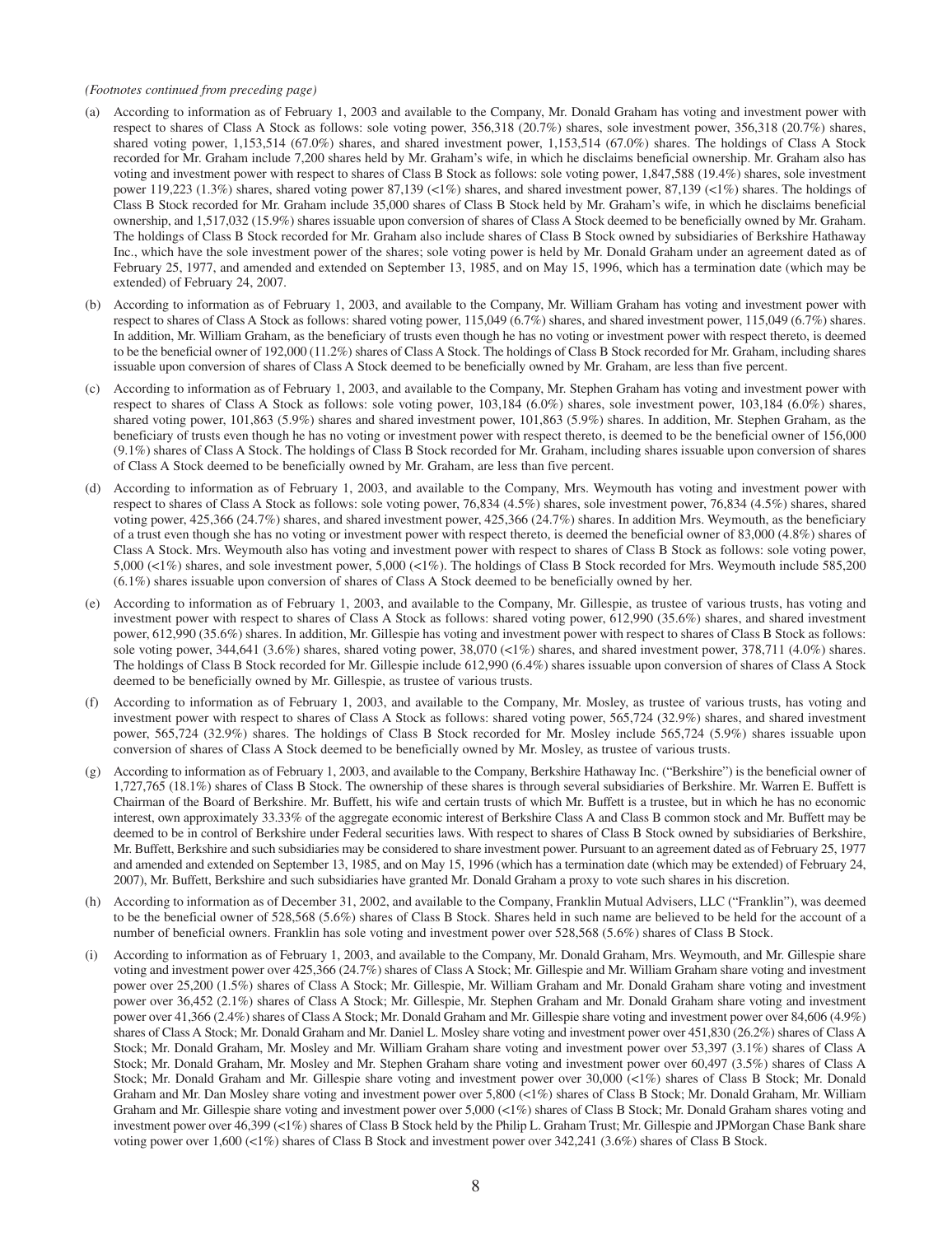The table below, which is based upon information furnished to the Company by its Directors and officers, shows as of February 1, 2003, for each person nominated for election as a Director, and for all Directors and executive officers of the Company as a group, the number of shares of each class of Common Stock "beneficially owned" (as defined in the Securities and Exchange Commission's proxy rules) and, in the case of each nominee for election as a Director, the nature of such "beneficial ownership." For the reasons set forth in the first paragraph of this section of the Proxy Statement, there is very substantial duplication in the numbers of shares and percentages shown in the following table.

#### **Holdings of Directors and Officers\*\*\***

|                                                                                                                      |                     | Shares $(\%)$       |
|----------------------------------------------------------------------------------------------------------------------|---------------------|---------------------|
|                                                                                                                      | <b>Class A</b>      | Class $B(a)$        |
|                                                                                                                      |                     | $1,727,765(18.1\%)$ |
|                                                                                                                      |                     | $500*$              |
|                                                                                                                      |                     | $1000*$             |
| John L. Dotson Jr. $\dots \dots \dots \dots \dots \dots \dots \dots \dots \dots \dots \dots \dots \dots \dots \dots$ |                     | $100*$              |
|                                                                                                                      | 612.990(35.6%)      | 995,701(10.5%)      |
|                                                                                                                      |                     | $1.400*$            |
|                                                                                                                      | $1.517.032(88.1\%)$ | 3.496.459(36.7%)    |
|                                                                                                                      |                     |                     |
|                                                                                                                      |                     | $7.428*$            |
| George W. Wilson(b) $\dots \dots \dots \dots \dots \dots \dots \dots \dots \dots \dots \dots \dots \dots$            |                     | $300*$              |
| All Directors and executive officers as a group, eliminating duplications $1,542,232(89.6\%)$ 3,872,994 (40.9%)(c)   |                     |                     |

<sup>\*</sup> Less than one percent.

- \*\*\*\* With respect to voting securities which may be beneficially owned by Mr. Buffett, see footnote (g) on page 8.
- (a) Includes 1,722,250 shares of Class B Stock issuable upon conversion of shares of Class A Stock beneficially owned.
- (b) Includes 100 shares of Class B Stock owned by Mr. Wilson's wife in which he disclaims beneficial ownership.
- (c) This number includes 1,524,323 shares of Class B Stock issuable upon conversion of shares of Class A Stock "beneficially owned" by Directors and officers and 11,375 shares of Class B Stock which Directors and officers have the right to purchase on or before April 1, 2003 pursuant to stock options; it does not include 110,834 shares of Class B Stock held as of February 1, 2003 by the trustee of various savings plans maintained by the Company and its business units over which the trustee has voting and investment powers.

#### **Section 16(a) Beneficial Ownership Reporting Compliance**

Section 16(a) of the Securities Exchange Act of 1934 requires the Company's Directors and executive officers, and persons who own more than ten percent of a registered class of the Company's equity securities, to file with the Securities and Exchange Commission and the New York Stock Exchange initial reports of ownership and reports of changes in ownership of Class B Common Stock.

To the Company's knowledge, based solely on a review of such reports and on information furnished to the Company and written representations that no other reports were required, during the fiscal year ended December 29, 2002, all applicable Section 16(a) filing requirements were complied with, except with respect to an inadvertent late initial filing by Dr. Rivlin, who at the time of the required filing held no Company stock.

<sup>\*\*</sup> See Table of "Principal Holders of Stock" on page 7.

<sup>\*\*\*</sup> Unless otherwise indicated, the Directors and officers listed below have sole voting and investment power with respect to such securities.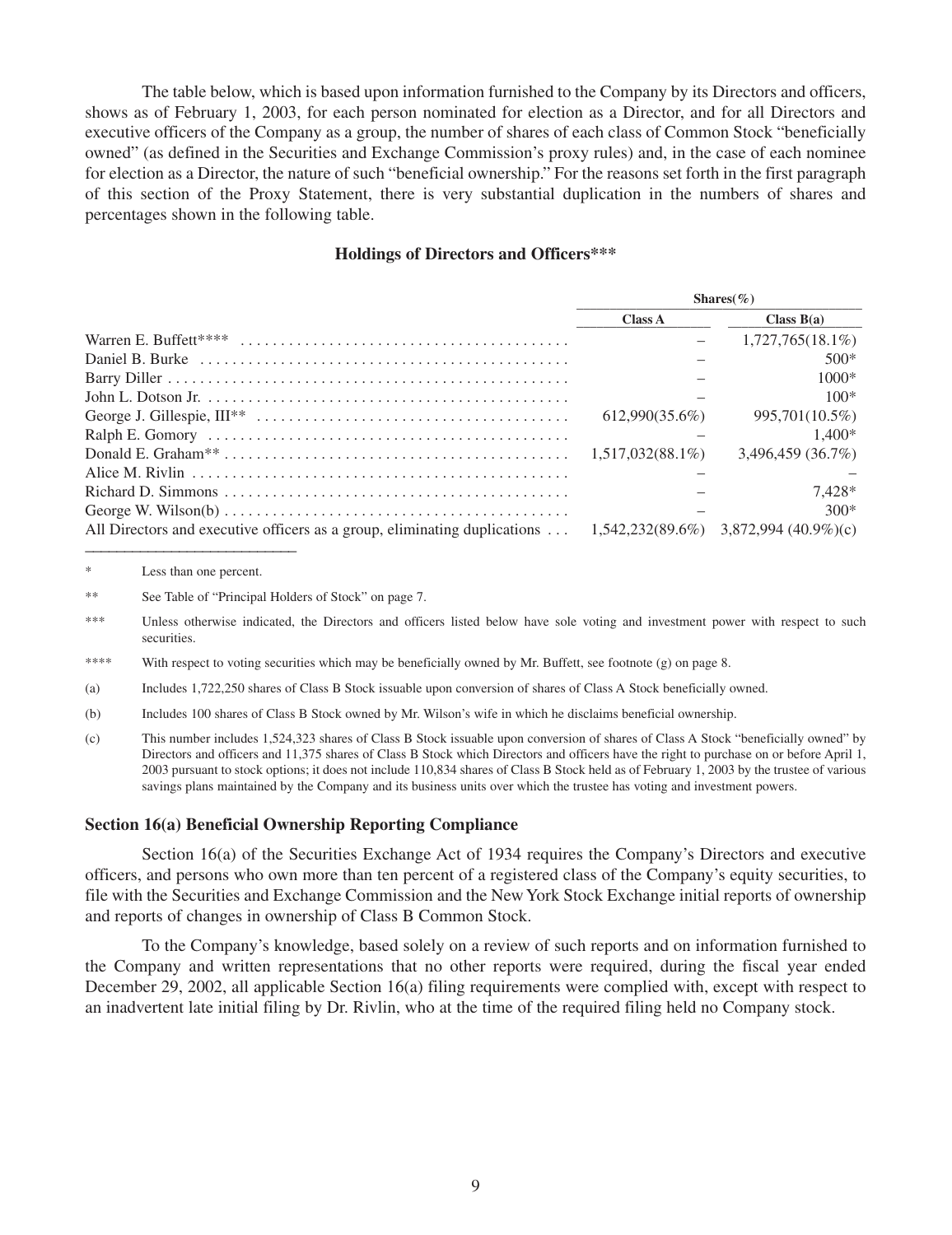#### **EXECUTIVE COMPENSATION**

The following table shows the compensation paid by the Company during 2000, 2001 and 2002 to the chief executive officer and the four most highly compensated executive officers of the Company.

|                                    |      |              | <b>Annual Compensation</b> |                                                           |                                                             | <b>Long-Term Compensation</b>                        |                                  |                                                          |
|------------------------------------|------|--------------|----------------------------|-----------------------------------------------------------|-------------------------------------------------------------|------------------------------------------------------|----------------------------------|----------------------------------------------------------|
|                                    |      |              |                            |                                                           | <b>Awards</b>                                               |                                                      | <b>Payouts</b>                   |                                                          |
| <b>Principal Positioning</b>       | Year | $Salary(\$)$ | Bonus $(\$)(1)$            | Other<br><b>Annual</b><br>Compen-<br>$sation(\text{$\$})$ | <b>Restricted</b><br><b>Stock</b><br>Awards $(\frac{6}{2})$ | <b>Securities</b><br><b>Underlying</b><br>Options(2) | <b>LTIP</b><br>Payouts $(\$)(1)$ | <b>All Other</b><br>Compen-<br>$sation(\textbf{$\$})(3)$ |
| Donald E. Graham $\ldots$          | 2002 | \$400,000    |                            |                                                           | \$216,113                                                   |                                                      |                                  | \$10,658                                                 |
| Chief Executive Officer            | 2001 | 399,996      |                            |                                                           |                                                             |                                                      | \$400,000                        | 8,840                                                    |
|                                    | 2000 | 399,996      |                            | $\overline{\phantom{0}}$                                  | 174,618                                                     |                                                      |                                  | 8,320                                                    |
| John B. Morse, $Jr$                | 2002 | 385,000      | 277,197                    | $\overline{\phantom{0}}$                                  | 144,075                                                     |                                                      |                                  | 24,922                                                   |
| Vice President and                 | 2001 | 384,996      |                            |                                                           |                                                             |                                                      | 303,600                          | 23,116                                                   |
| Chief Financial Officer            | 2000 | 350,004      | 168,683                    | -                                                         | 101,861                                                     | 2,000                                                |                                  | 19,856                                                   |
| Gerald Rosberg                     | 2002 | 315,000      | 201,600                    | -                                                         | 90,047                                                      |                                                      |                                  | 16,638                                                   |
| Vice President                     | 2001 | 311,250      |                            |                                                           |                                                             |                                                      | 100,000                          | 16,185                                                   |
|                                    | 2000 | 280,833      | 128,520                    | -                                                         | 72,758                                                      | 2,000                                                |                                  | 14,603                                                   |
| Diana M. Daniels $\dots\dots\dots$ | 2002 | 305,000      | 195,195                    | -                                                         | 90,047                                                      | -                                                    |                                  | 16,840                                                   |
| Vice President                     | 2001 | 298,746      |                            |                                                           |                                                             |                                                      | 193,200                          | 15,742                                                   |
|                                    | 2000 | 282,252      | 125,307                    | -                                                         | 72,758                                                      | -                                                    |                                  | 14,677                                                   |
| Ann McDaniel*                      | 2002 | 270,000      | 172,800                    | -                                                         | 108,056                                                     |                                                      |                                  | 15,881                                                   |
| Vice President                     | 2001 | 248,750      |                            |                                                           |                                                             | 1,000                                                | -                                | 12,975                                                   |

#### **Summary Compensation Table**

Ms. McDaniel became an executive officer of the Company effective as of September 13, 2001.

(1) Awards may be in the form of cash or deferred cash.

\_\_\_\_\_\_\_\_\_\_\_\_\_\_\_\_\_\_\_\_\_\_\_\_\_\_\_

- (2) The numbers in this column represent the dollar value of the restricted stock awarded to the named executive in the relevant fiscal year, regardless of the effective date of the award, which may in some cases be the next fiscal year. In December 2002, the Compensation Committee of the Board of Directors approved grants of restricted stock for the 2003-2006 Award Cycle, effective December 30, 2002, to various key employees of the Company, including the chief executive officer and the other named executives as follows: Mr. Graham— 300 shares; Mr. Morse—200 shares; Mr. Rosberg—125 shares; Ms. Daniels—125 shares and Ms. McDaniel—150 shares. As of the end of fiscal 2002, the chief executive officer and the other named executives had the following aggregate restricted stock holdings: Mr. Graham–900 shares, \$648,338; Mr. Morse–550 shares, \$396,206; Mr. Rosberg—375 shares, \$270,141; Ms. Daniels–375 shares, \$270,141 and Ms. McDaniel—425 shares, \$306,159. Dividends are paid on restricted stock and are the same as dividends on non-restricted stock.
- (3) Contributions to 401(k) savings plans and the Supplemental Executive Retirement Plan ("SERP") constitute "all other compensation" for 2002 as follows: Mr. Graham–\$10,400 in Company contributions to 401(k) plan; Mr. Morse–\$10,400 in Company contributions to 401(k) plan and \$9,620 in Company credits to SERP account; Mr. Rosberg–\$10,400 in Company contributions to 401(k) plan and \$5,980 in Company credits to SERP account; Ms. Daniels–\$10,400 in Company contributions to 401(k) and \$5,460 in Company credits to SERP account; and Ms. McDaniel–\$10,400 in Company contributions to 401(k) plan and \$4,095 in Company credits to SERP account. In addition, Mr. Graham had \$258 of life insurance imputed income, Mr. Morse had \$4,902 of life insurance imputed income, Mr. Rosberg had \$258 of life insurance imputed income, Ms. Daniels had \$980 of life insurance imputed income and Ms. McDaniel had \$1,386 of life insurance imputed income, which, in each case, is included under "all other compensation."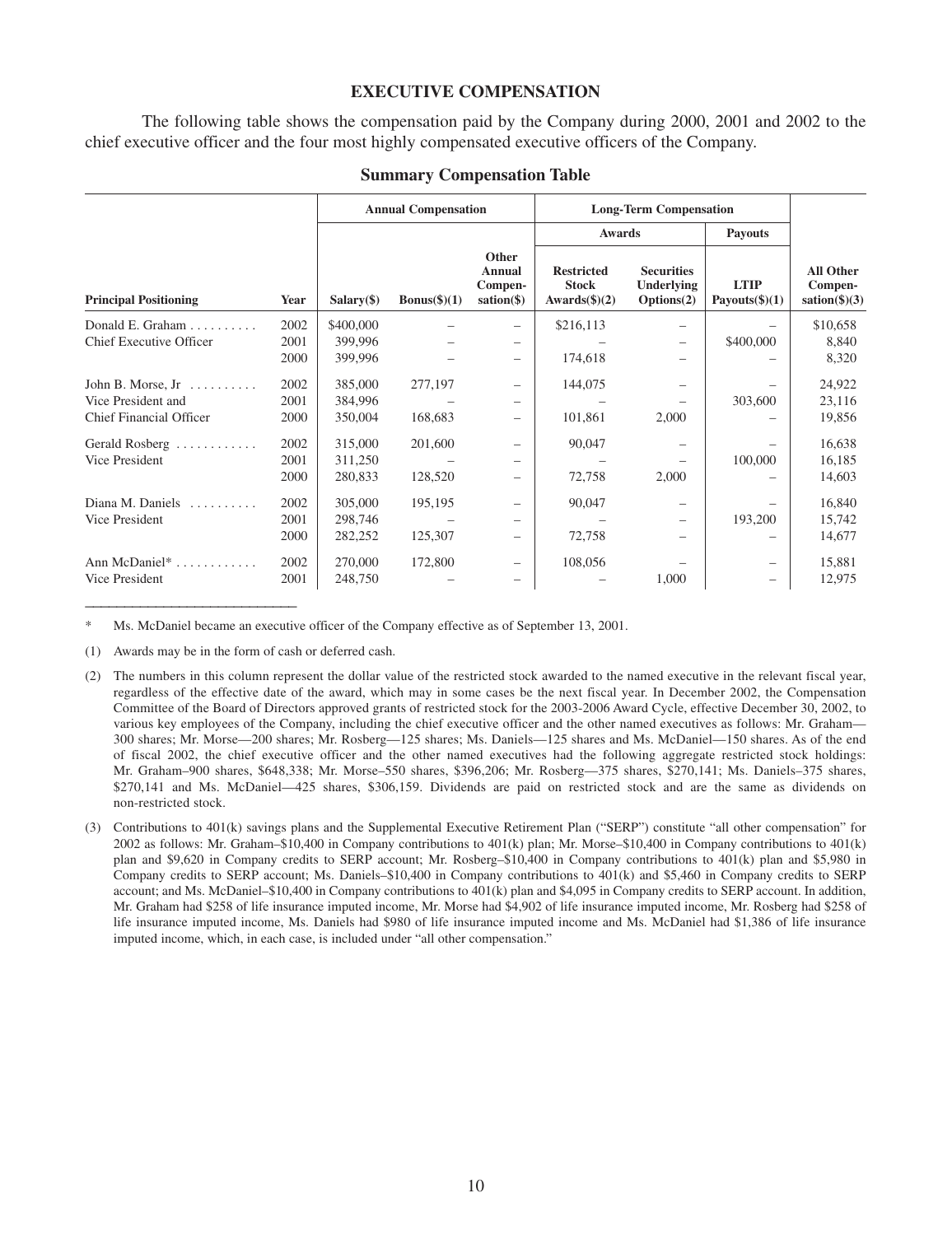# **Aggregated Option Exercises in Last Fiscal Year and FY-End Option Values**

| Name                        | <b>Shares</b><br><b>Acquired on</b><br>Exercise (#) | Value<br>Realized(\$) | Number of<br><b>Unexercised</b><br><b>Options</b> at<br><b>Fiscal Year-End</b><br>(# )<br>Exercisable/<br>Unexercisable | Value of<br><b>Unexercised</b><br><b>In-the-Money</b><br><b>Options</b> at<br><b>Fiscal Year-End</b><br>(S)<br>Exercisable/<br>Unexercisable |
|-----------------------------|-----------------------------------------------------|-----------------------|-------------------------------------------------------------------------------------------------------------------------|----------------------------------------------------------------------------------------------------------------------------------------------|
| Donald E. Graham $\ldots$ . |                                                     |                       |                                                                                                                         |                                                                                                                                              |
| John B. Morse, $Jr$         | 1,500                                               | \$623,418             | 3,750/1,250                                                                                                             | \$847,468/\$179,219                                                                                                                          |
| Gerald Rosberg              |                                                     |                       | 4,500/1,500                                                                                                             | \$978,625/\$222,938                                                                                                                          |
| Diana M. Daniels            | 2,000                                               | 827,335               | 1,750/250                                                                                                               | \$509,468/\$44,344                                                                                                                           |
| Ann McDaniel                | 750                                                 | 138,585               | 1,250/1,000                                                                                                             | \$243,603/\$196,718                                                                                                                          |

# **Long-Term Incentive Plans — Awards in the Last Fiscal Year1**

|                                        | <b>Number</b><br>of Shares<br><b>Units or</b><br><b>Other</b><br><b>Rights</b><br>(#) | <b>Performance</b><br>or<br><b>Other Period</b><br>Until<br><b>Maturation</b><br>or Payout | <b>Estimated Future Payouts Under Non-Stock</b><br><b>Price-Based Plans</b> |                              |                             |
|----------------------------------------|---------------------------------------------------------------------------------------|--------------------------------------------------------------------------------------------|-----------------------------------------------------------------------------|------------------------------|-----------------------------|
| Name                                   |                                                                                       |                                                                                            | <b>Threshold</b><br>$(\$$ or #)                                             | <b>Target</b><br>$(\$$ or #) | <b>Maximum</b><br>$($or\#)$ |
| Donald E. Graham $\ldots \ldots$       | 7,500                                                                                 | 12/31/06                                                                                   | \$375,000                                                                   | \$400,000                    | \$400,000                   |
| John B. Morse, Jr. $\dots \dots \dots$ | 4,000                                                                                 | 12/31/06                                                                                   | \$200,000                                                                   | \$400,000                    | \$700,000                   |
| Gerald Rosberg                         | 2,500                                                                                 | 12/31/06                                                                                   | \$125,000                                                                   | \$250,000                    | \$437,500                   |
| Diana M. Daniels                       | 1,700                                                                                 | 12/31/06                                                                                   | \$85,000                                                                    | \$170,000                    | \$297,500                   |
| Ann McDaniel                           | 2,500                                                                                 | 12/31/06                                                                                   | \$125,000                                                                   | \$250,000                    | \$437,500                   |

<sup>&</sup>lt;sup>1</sup> In December 2002, the Compensation Committee of the Board of Directors approved grants of Performance Units for the 2003-2006 Award Cycle to various key employees of the Company, including the Chief Executive Officer and the most highly compensated executive officers as set forth in the table. The payout opportunities will be based on the achievement of various financial targets for major operating units of the Company and for the Company's consolidated operations. At Mr. Graham's request, the Compensation Committee set a maximum value of \$400,000 on the 7,500 Performance Units awarded to him.

\_\_\_\_\_\_\_\_\_\_\_\_\_\_\_\_\_\_\_\_\_\_\_\_\_\_\_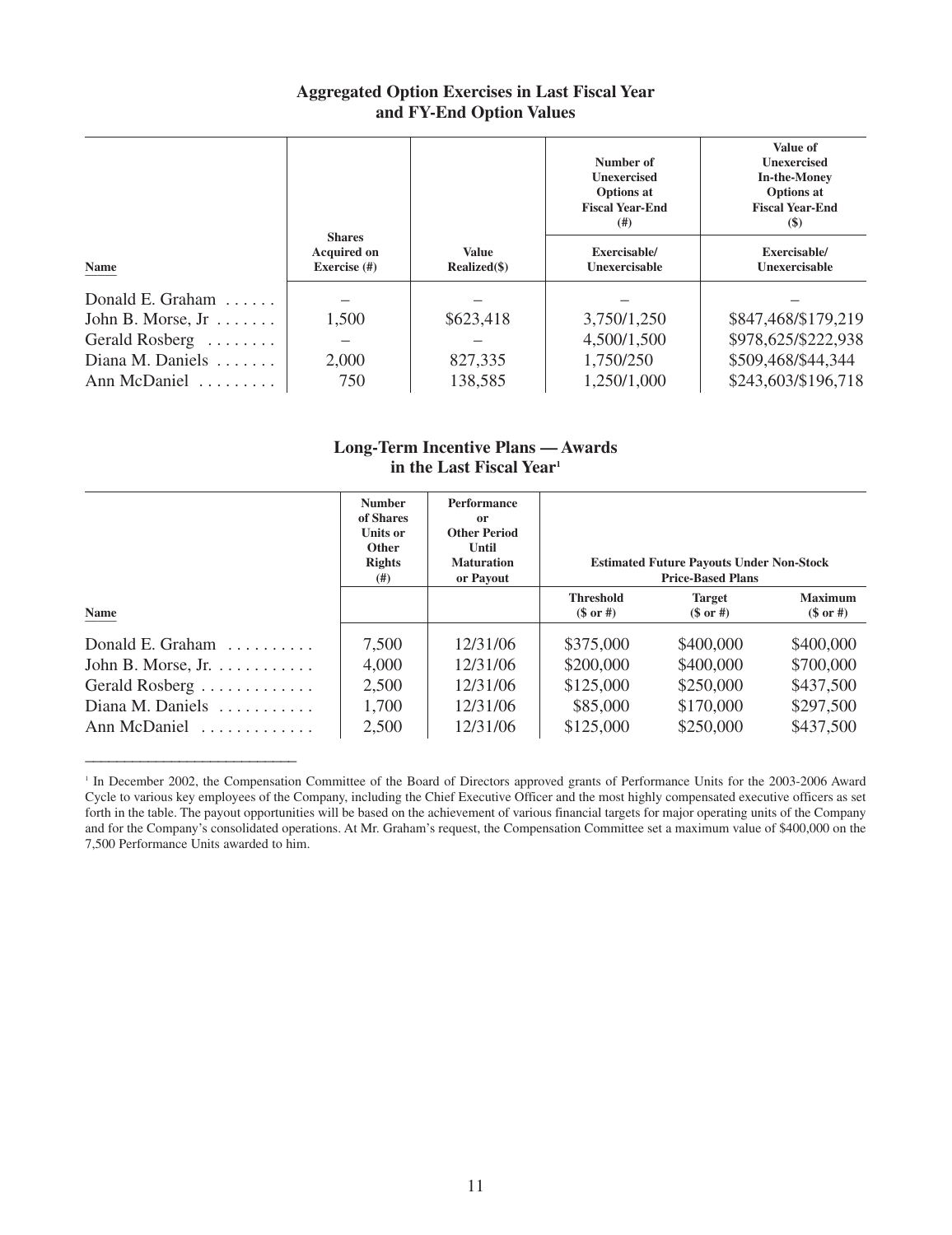|  | <b>Equity Compensation Plan Information1</b> |  |  |
|--|----------------------------------------------|--|--|
|--|----------------------------------------------|--|--|

|                                                                  | Number of securities to be.<br>issued upon exercise of<br>outstanding options, warrants<br>and rights | Weighted-average exercise<br>price of outstanding options,<br>warrants and rights | Number of securities remaining<br>available for future issuance<br>under equity compensation<br>plans (excluding securities<br>reflected in column $(a)$ ) |
|------------------------------------------------------------------|-------------------------------------------------------------------------------------------------------|-----------------------------------------------------------------------------------|------------------------------------------------------------------------------------------------------------------------------------------------------------|
|                                                                  | (a)                                                                                                   | (b)                                                                               | (c)                                                                                                                                                        |
| <b>Plan Category</b>                                             |                                                                                                       |                                                                                   |                                                                                                                                                            |
| Equity compensation<br>plans approved by<br>security holders     | 163,900                                                                                               | \$515.74                                                                          | 306,125                                                                                                                                                    |
| Equity compensation<br>plans not approved by<br>security holders |                                                                                                       |                                                                                   |                                                                                                                                                            |
| Total                                                            | 163,900                                                                                               | \$515.74                                                                          | 306,125                                                                                                                                                    |

<sup>1</sup> This table does not include information relating to restricted stock grants awarded under The Washington Post Company Incentive Compensation Plan, in which the plan was approved by the Class A Shareholders of the Company. As of the end of the fiscal year 2002, there were 12,740 shares of restricted stock outstanding under the 1999-2002 Award Cycle and 14,885 shares of restricted stock outstanding under the 2001-2004 Award Cycle that had been awarded to employees of the Company and its subsidiaries (including those executives named in the summary compensation table on page 10). Effective December 30, 2002, an additional 14,270 shares of restricted stock were awarded to employees of the Company and its subsidiaries (including those executives named in the summary compensation table on page 10) and on January 3, 2003, the restrictions lapsed on 12,740 shares of restricted stock previously awarded in the 1999-2002 Award Cycle. Thus, on February 1, 2003, there were a total of 29,155 shares of restricted stock outstanding under The Washington Post Company Incentive Compensation Plan. There are 26,395 shares of restricted stock available for further issuance under that Plan.

 $\mathcal{L}$ 

In addition, the Company has from time to time awarded special discretionary grants of restricted stock to employees of the Company and its subsidiaries. On February 1, 2003, there were a total of 9,397 shares of restricted stock outstanding under special discretionary grants approved by the Compensation Committee of the Board of Directors, none of which were granted to those executives named in the summary compensation table on page 10.

### **RETIREMENT PLANS**

*Basic Plan.* Most employees of the Company, including the executives named in the summary compensation table, are eligible to participate (subject to minimum service requirements) in the Company's defined benefit retirement plan. Benefits under this basic plan are determined on the basis of base salary only, exclusive of all bonuses, deferred compensation and other forms of remuneration. The Company and each of its business units also maintain 401(k) savings plans in which most employees are eligible to participate (subject to minimum service requirements).

*Supplemental Executive Retirement Plan.* All amounts over \$160,000 (effective January 1, 2002) that would otherwise be payable under a basic defined benefit retirement plan are currently subject to reduction because of the annual pension limitation imposed by the Internal Revenue Code of 1986, as amended, although the extent of such reductions may vary in individual cases depending on circumstances existing at the time retirement payments commence. In addition, defined benefit pension benefits and defined contribution plan benefits payable by tax-qualified plans may not be based on annual compensation exceeding maximum amounts imposed by the Internal Revenue Code of 1986, as amended (\$200,000 per year effective January 1, 2002).

To offset these limitations on retirement benefits, the Company adopted effective January 1, 1989, an unfunded Supplemental Executive Retirement Plan (the "SERP"), which is patterned after similar plans adopted by many other companies. Under the Company's SERP there will be calculated for certain participating executives (including the executive officers named in the summary compensation table) a "supplemented normal retirement benefit," which will be determined under the rules of the qualified defined benefit retirement plan, but without reference to either of the above-mentioned limitations and will also include in earnings not only base salary (as in the past) but also bonuses under the Incentive Compensation Plan. The SERP also provides a supplemental defined contribution plan benefit, which is equal to the applicable company matching contribution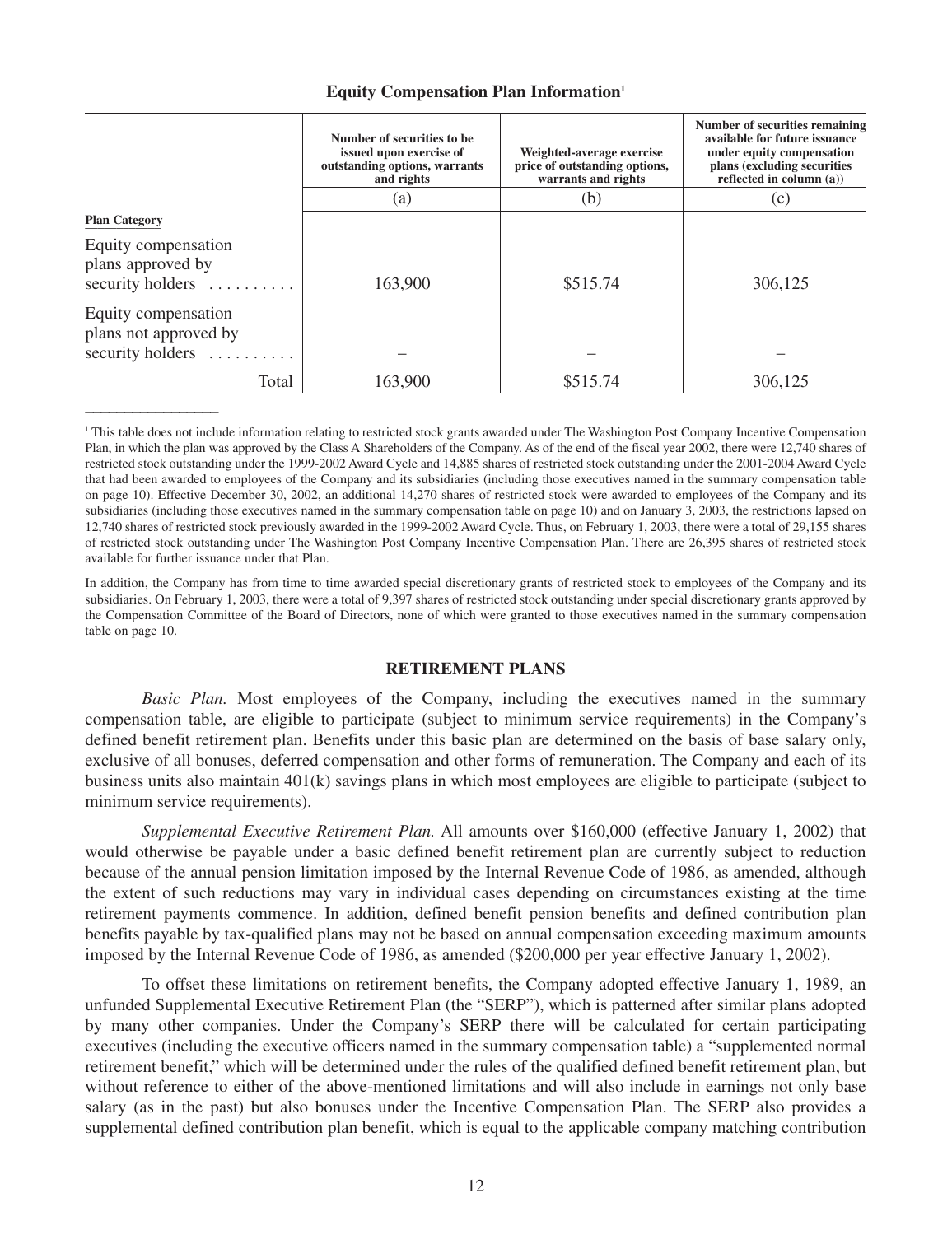percentage times the participating executive's base salary that is in excess of the annual covered compensation limit with respect to qualified plan benefits. The executive is required to make contributions to the SERP in order to receive the applicable matching company credit each year. Starting in 1994, a number of other management employees (not including said executive officers) became participants under the Company's SERP with respect to the supplemental normal retirement benefit only. For these participants, the supplemented normal retirement benefits will be determined without reference to either of the above-mentioned limitations, but will include in earnings only base salary and not bonuses. In each case in which a retiring executive's supplemented normal retirement benefit exceeds the benefit payable by the retirement plan or plans in which the executive has participated, the Company will pay such excess amount to him or her as a supplemental retirement benefit. Participation in the SERP is determined by the Compensation Committee of the Board of Directors, which has designated as participants a number of senior executives including all those named in the summary compensation table (except that Mr. Graham, who has elected not to participate in savings plan features of the SERP, will be covered only by the retirement plan features of the SERP described above).

As of December 31, 2002, Mr. Graham had 29 years of service under the Company plan, Mr. Morse had 14 years of service under the Company plan, Mr. Rosberg had 7 years of service under the Company plan, Ms. Daniels had 25 years of service under the Company plan and Ms. McDaniel had 19 years of service under the Company plan.

The following table shows the estimated maximum annual benefits payable upon retirement at age 65 to persons in specified remuneration and years-of-service classifications who participate in both the basic retirement plans and the SERP (which includes all the executive officers named in the summary compensation table):

| Covered<br>Compensation        | <b>Estimate Maximum Annual Pension</b><br>(Computed as Straight Life Annuity)<br>for Representative Years of Credited Service (a) |          |           |           |           |           |  |
|--------------------------------|-----------------------------------------------------------------------------------------------------------------------------------|----------|-----------|-----------|-----------|-----------|--|
| Company<br>Plan <sub>(b)</sub> | 10                                                                                                                                | 15       | 20        | 25        | 30        | 35        |  |
| \$300,000                      | \$54,000                                                                                                                          | \$81,000 | \$108,000 | \$135,000 | \$162,000 | \$162,000 |  |
| 400,000                        | 71,500                                                                                                                            | 107,250  | 143,000   | 178,750   | 214,500   | 214,500   |  |
| 450,000                        | 80,250                                                                                                                            | 120,375  | 160,500   | 200,625   | 240,750   | 240,750   |  |
| 500,000                        | 89,000                                                                                                                            | 133,500  | 178,000   | 222,500   | 267,000   | 267,000   |  |
| 550,000                        | 97,750                                                                                                                            | 146,625  | 195,500   | 244,375   | 293,250   | 293,250   |  |
| 600,000                        | 106,500                                                                                                                           | 159,750  | 213,000   | 266,250   | 319,500   | 319,500   |  |
| 650,000                        | 115,250                                                                                                                           | 172,875  | 230,500   | 288,125   | 345,750   | 345,750   |  |
| 700,000                        | 124,000                                                                                                                           | 186,000  | 248,000   | 310,000   | 372,000   | 372,000   |  |
| 750,000                        | 132,750                                                                                                                           | 199,125  | 265,500   | 331,875   | 398,250   | 398,250   |  |
| 800,000                        | 141,500                                                                                                                           | 212,250  | 283,000   | 353,750   | 424,500   | 424,500   |  |
| 850,000                        | 150,250                                                                                                                           | 225,375  | 300,500   | 375,625   | 450,750   | 450,750   |  |

### **Pension Plan Tables**

(a) Before deducting the effect on benefits of an offset applicable to certain benefits paid under the Company Plan and based on average social security covered compensation over the employee's career. For an individual retiring at age 65 during 2003 the deduction would be as follows for the indicated number of years of credited service: 10 years, \$3,078; 15 years, \$4,617; 20 years, \$6,156; 25 years, \$7,694; 30 and 35 years, \$9,233.

(b) Plan provides increased benefits for years of service after 1991. The benefits shown in the table are those provided for service after 1991.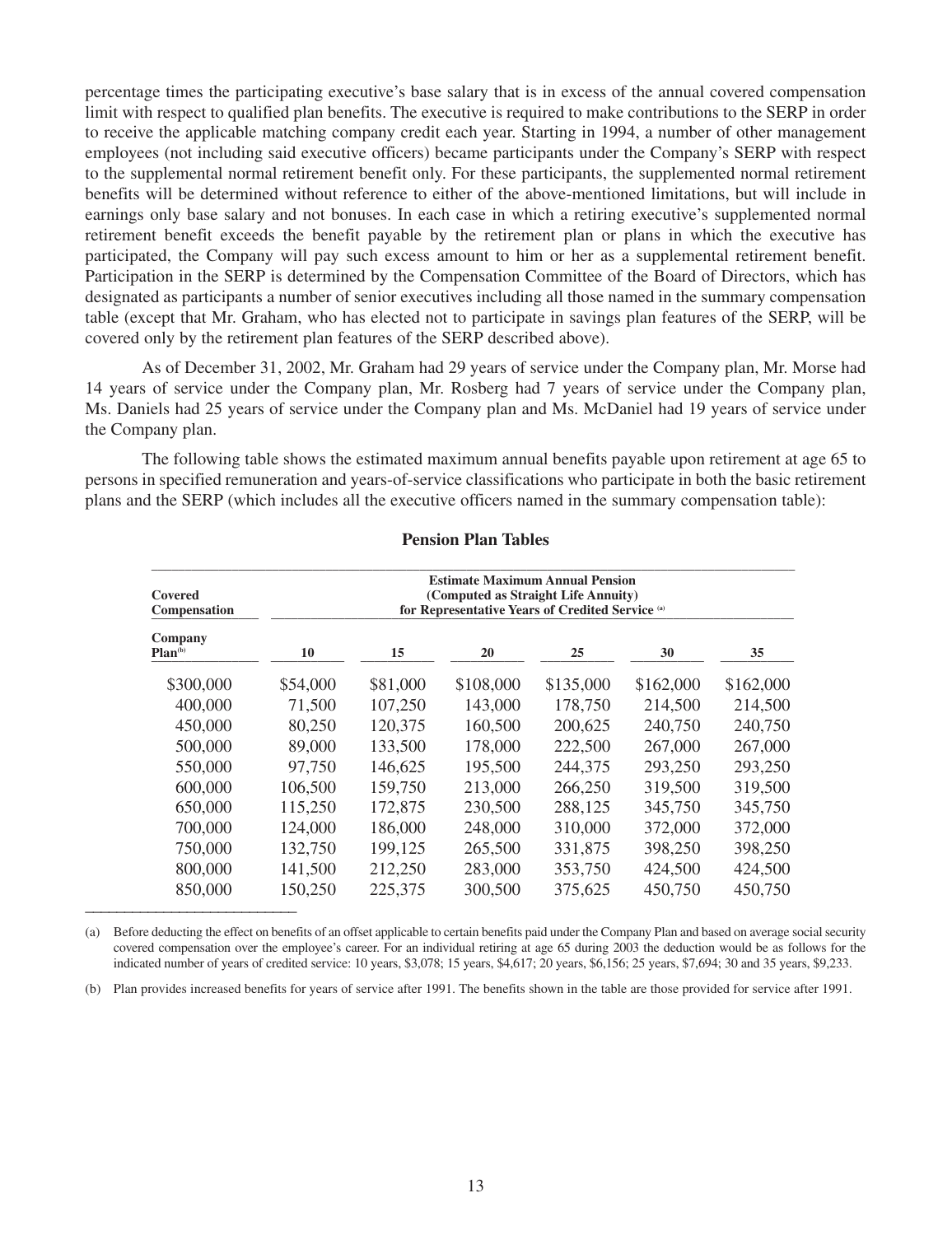#### **COMPENSATION COMMITTEE REPORT ON EXECUTIVE COMPENSATION**

### **Overall Policy**

The Company's executive compensation program is based on the premise that compensation should be competitive and linked to corporate performance. To that end, the Company has developed an overall compensation strategy and compensation plans that tie a significant portion of executive compensation to the Company's success in meeting specified short-term and long-term performance goals and to long-term appreciation in the Company's stock price. The strategy also supports an environment that rewards Company and business unit achievement as compared to that of industry performance levels over a number of years, where such comparisons are appropriate. The Company seeks to offer compensation that will attract and retain key executive talent critical to the long-term success of the Company, to motivate these executives to achieve goals inherent in the Company's business strategy, to link executive and shareholder interests through equity-based plans and finally to provide a compensation package that recognizes individual contributions as well as overall business results.

Each year the Compensation Committee conducts a full review of the Company's executive compensation program. This review includes a comprehensive report from the Company's Vice President responsible for human resources assessing the effectiveness of the Company's compensation program and comparing the Company's executive compensation, corporate performance and total return to shareholders to a group of corporations that represent companies with business portfolios similar to that of the Company. The Compensation Committee reviews the selection of peer companies used for compensation purposes. Certain information about compensation levels in other media companies included in this report is collected by independent consultants. The Compensation Committee uses the median executive compensation range of such peer companies as a guideline in setting the compensation of the Company's executives. The peer companies used for compensation purposes are constructed on a division-by-division basis and, thus, are not necessarily identical to the Standard & Poor's Publishing Index in the Performance Graph included in this proxy statement. For example, in determining the companies by which to measure the Company's broadcasting division, the comparison is made with purely broadcasting companies or broadcasting divisions within multimedia companies; in contrast the companies included in the indices selected for comparison purposes in the Performance Graph consist of companies with multimedia holdings. The annual compensation reviews permit an ongoing evaluation of the link between the Company's and its business units' performance and its executive compensation in the context of the compensation programs of other companies and of the Company's total return to shareholders.

The Compensation Committee determines the compensation of approximately the 85 most highly compensated corporate and divisional executives, including the chief executive officer and the other executives named in the summary compensation table. In reviewing the individual performance of the named executives, the Compensation Committee takes into account the views of Mr. Graham.

The key elements of the Company's executive compensation consist of base salary, annual bonus, performance units, restricted stock and stock options. The Compensation Committee's policies with respect to each of these elements, including the bases for the compensation awarded to Mr. Graham, the Company's chief executive officer, are discussed below. In addition, while the elements of compensation described below are considered separately, the Compensation Committee takes into account the full compensation package afforded by the Company to an individual, including special incentive compensation plans, pension and savings plan benefits, supplemental retirement benefits and other benefits as well.

#### **Base Salaries**

Base salaries for executive officers are initially determined by evaluating the responsibilities of the position held and the experience of the individual, and by reference to the competitive marketplace for executive talent, including, where available, a comparison to base salaries for comparable positions at other media companies.

Salary adjustments are generally implemented on a twelve-month or longer cycle and upon promotion. Such adjustments are determined by evaluating the performance of the Company and the individual executive officer, and may also take into account new responsibilities. In the case of executive officers with responsibility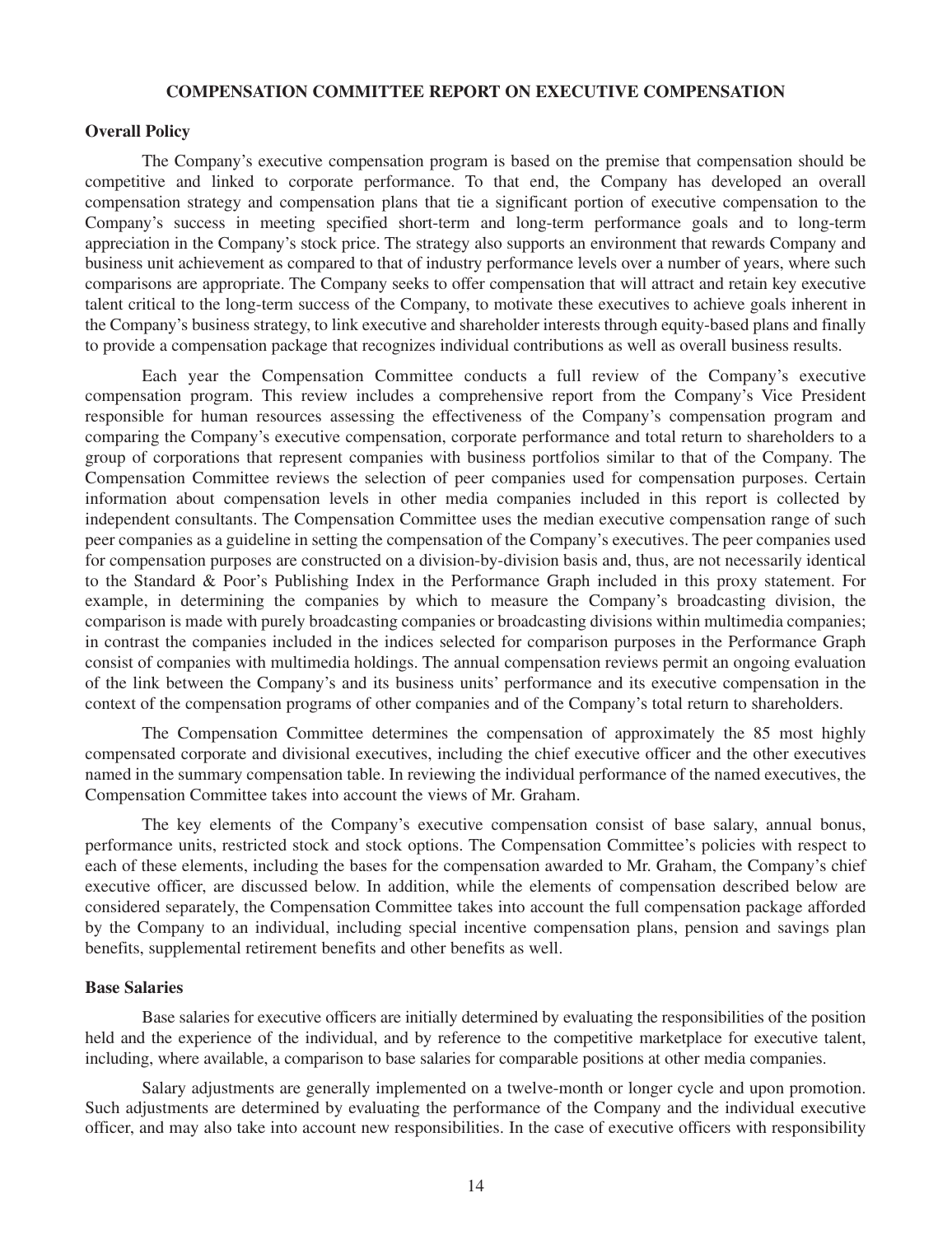for a particular business unit, such unit's financial results are also considered, including, depending on the business unit, revenue, operating income and cash flow. The Compensation Committee, where appropriate, also considers other measures. These may include, among other factors, increases in market share, reduction or cost containment in operating expenses, journalistic achievements, improvements in product quality and improvements in relations with customers, suppliers and employees, and comparisons to base salaries for comparable positions at other media companies. In order to preserve flexibility in setting compensation, the Compensation Committee has not established specific elements of Company or business unit performance, which must be evaluated or assigned relative weights to such elements. Different factors are considered in evaluating each executive officer's base salary depending on such officer's position and business unit.

With respect to the base salary paid to Mr. Graham in 2002, the Compensation Committee took into account a comparison of base salaries of chief executive officers of peer companies, the Company's results in 2001 and the performance of the Company. The Compensation Committee also took into account Mr. Graham's service to the Company and his performance since 1979 when he became publisher of The Washington Post. The Compensation Committee noted that Mr. Graham's base salary is significantly below the median of base salaries paid to chief executive officers of peer companies. However, due to Mr. Graham's continued request, for personal reasons, to forego a base salary increase, Mr. Graham's base salary in 2002 remained at \$400,000, the level established in 1991 upon his promotion to President and chief executive officer. The Compensation Committee does not give significance to the below market salary of Mr. Graham when reviewing and establishing base salary levels for other executives.

#### **Incentive Compensation Plan**

The Company has an incentive compensation plan made up of two components—annual and long-term under which awards are made primarily to key management and professional employees, including the Company's executive officers, who have made or are in a position to make significant contributions to the profitability of the Company and enhance shareholder value. The plan is administered by the Compensation Committee.

#### **Annual Component**

The annual component of the Incentive Compensation Plan provides for annual incentive compensation awards based on the Company's and its business units' short-term, i.e., annual, financial performance. At the end of 2001, the Compensation Committee approved a range of incentive payouts for 2002 keyed to performance against specified goals related to budgeted operating income, cash flow or earnings per share, which vary by business unit. Mr. Graham waived participation in the annual component of the Incentive Compensation Plan with respect to 2002. In 2002, the Company exceeded its budgeted earnings per share goal. Annual incentive compensation awards were paid to the executive officers named in the summary compensation table on page 10.

#### **Long-Term Component**

To balance the annual component of the Incentive Compensation Plan, which is intended to reward shortterm financial performance, the long-term component provides incentives for improved financial performance over periods of Award Cycles (which beginning in 1983 have consisted, and are expected to continue to consist, of four-year periods starting at two-year intervals).

#### *Performance Units.*

In December 2002, the Compensation Committee of the Board of Directors approved grants of Performance Units for the 2003-2006 Award Cycle to various key employees of the Company, including the chief executive officer and the named executives. Pursuant to these grants, the chief executive officer and the named executives received the following: Donald E. Graham, 7,500 Performance Units; John B. Morse, Jr., 4,000 Performance Units; Gerald M. Rosberg, 2,500 Performance Units; Diana M. Daniels, 1,700 Performance Units; and Ann McDaniel, 2,500 Performance Units. Each Performance Unit has a nominal value of \$100. The number of Units awarded was determined with reference to an individual's scope of responsibilities and level of Plan participation. The payout opportunities for the 2003-2006 Award Cycle for Performance Units granted to these individuals will be based on the achievement of financial and operating goals of certain of the major operating divisions.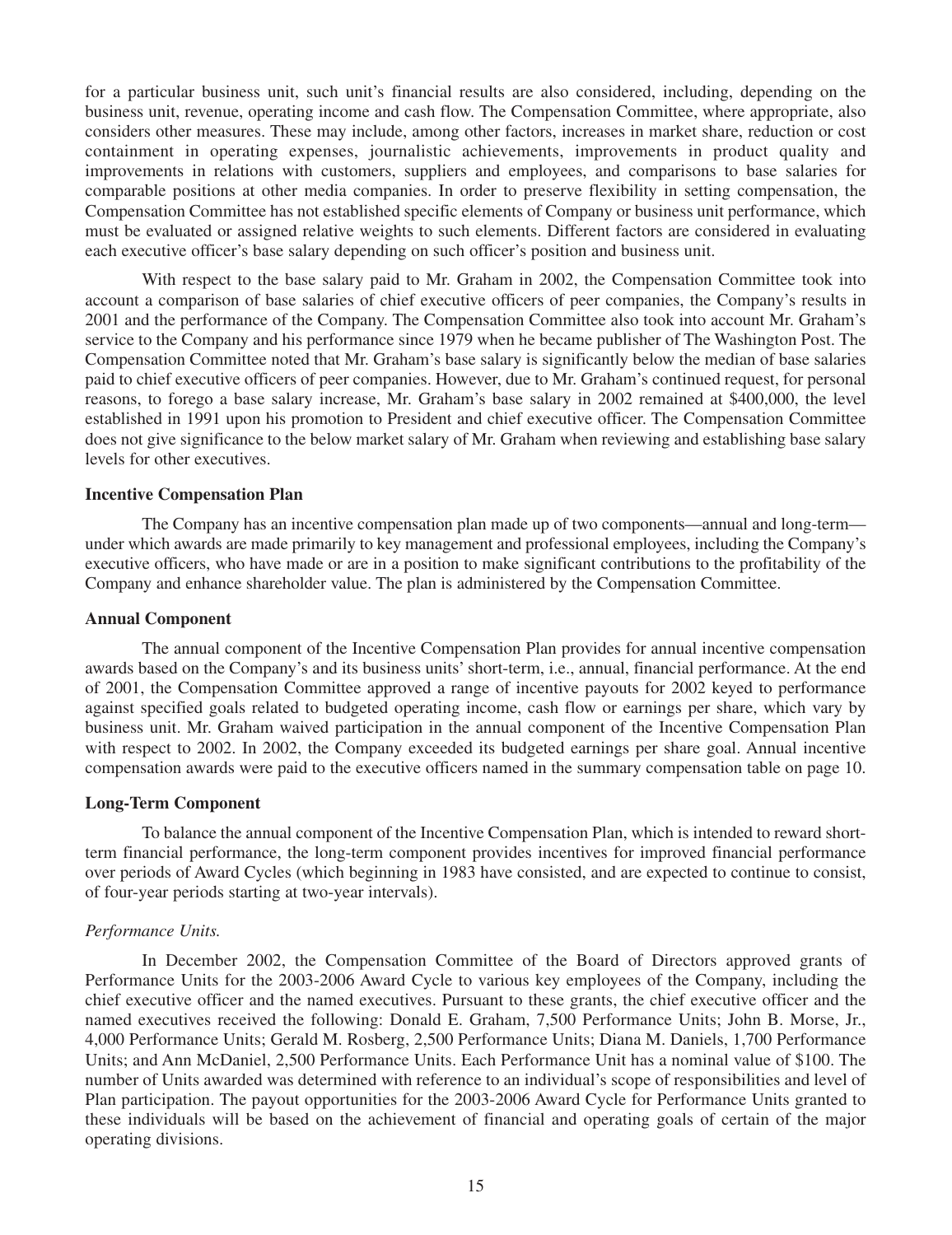In December 2000, executive officers of the Company, including the chief executive officer and the named executives, were granted Performance Units for the 2001-2004 Award Cycle. Pursuant to these grants, the chief executive officer and the named executives received the following: Donald E. Graham, 7,500 Performance Units; John B. Morse, Jr., 2,800 Performance Units; Gerald Rosberg, 2,000 Performance Units; Diana M. Daniels, 1,600 Performance Units; and Ann McDaniel, 1,500 Performance Units. As in the past, each Performance Unit has a nominal value of \$100. The number of Units awarded is determined with reference to an individual's scope of responsibilities and level of Plan participation. The payout opportunities for the 2001-2004 Award Cycle for Performance Units granted to these individuals will be based on the achievement of financial and operating goals of certain of the major operating divisions.

In December 1998, the Compensation Committee of the Board of Directors approved grants of Performance Units for the 1999-2002 Award Cycle to various key employees of the Company, including the chief executive officer and certain of the named executives. Pursuant to these grants, the chief executive officer and the named executives received the following: Donald E. Graham, 7,500 Performance Units; John B. Morse, Jr., 2,600 Performance Units; and Diana M. Daniels, 1,500 Performance Units. In January 1999, Gerald Rosberg was granted 1,650 Performance Units and in December 2000, the Compensation Committee approved a grant of 750 Performance Units to Ms. McDaniel for the 1999-2002 Award Cycle. Each Performance Unit has a nominal value of \$100. The number of Units awarded was determined with reference to an individual's scope of responsibilities and level of Plan participation. The payout opportunities for the 1999-2002 Award Cycle for Performance Units for these individuals will be based on the following criteria: the simple average of the earned payouts for the major operating divisions of the Company determined by their achievement of financial and operating goals (60% weighting), a determination of the increase in the value created at another significant operating division (15% weighting), the Company's total shareholder return during the Award Cycle compared to total shareholder returns of peer companies (20% weighting) and management's efforts toward long-term growth of the Company (5% weighting). The final Unit valuation for the 1999-2002 Award Cycle will be determined by the Compensation Committee in or about May 2003.

### *Restricted Stock.*

In December 2002, the named executives and other key employees were granted new Restricted Stock for the 2003-2006 Award Cycle, based on plan levels similar to those used for determining the number of shares of Restricted Stock in prior years, including 300 shares of Restricted Stock awarded to Mr. Graham. The number of shares of Restricted Stock awarded is determined by an individual's scope of responsibilities and relative level of Plan participation. Awards to the named executives are referenced in the footnote to the column headed "Restricted Stock Awards" in the Summary Compensation Table shown on page 10.

In December 2000, the named executives and other key employees were granted new Restricted Stock for the 2001-2004 Award Cycle, based on plan levels similar to those used for determining the number of shares of Restricted Stock in prior years, including 300 shares of Restricted Stock awarded to Mr. Graham. The number of shares of Restricted Stock awarded is determined by an individual's scope of responsibilities and relative level of Plan participation. Awards to the named executives are referenced in the footnote to the column headed "Restricted Stock Awards" in the Summary Compensation Table shown on page 10.

On January 3, 2003, the restrictions terminated on shares of Restricted Stock awarded to Mr. Graham and the other named executives for the 1999-2002 Award Cycle. Mr. Graham received unrestricted title to 300 shares having a fair market value of \$224,625 on January 3, 2003.

### *Special Incentives.*

From time to time the Compensation Committee adopts special targeted incentive plans for key executives. These plans provide a one-time special incentive opportunity based on the achievement of special quantifiable operating objectives. No special incentive plans are currently in place for any of the named executives.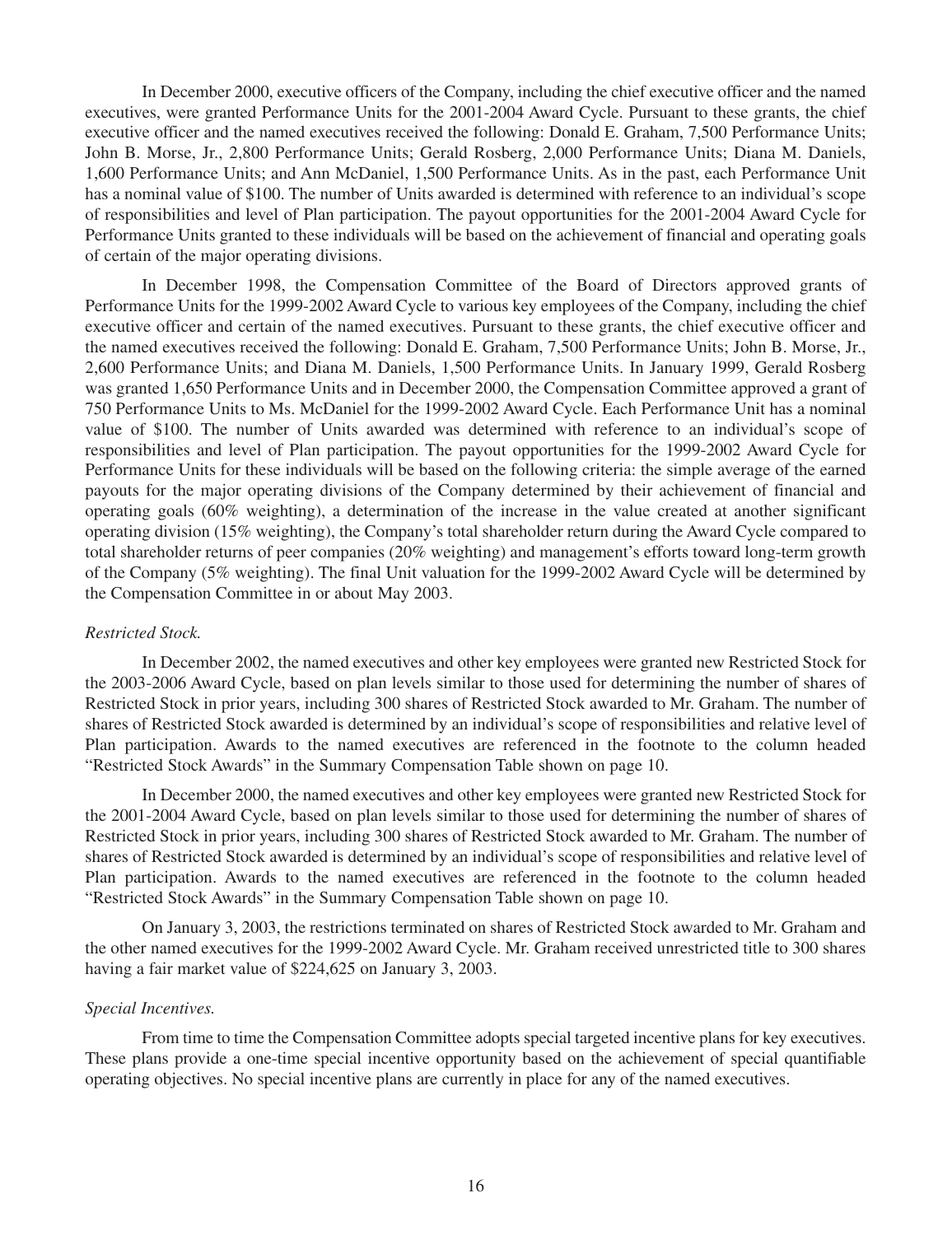#### **Stock Option Plan**

Under the Company's Stock Option Plan, which was approved by shareholders, shares of Class B Stock are issuable upon the exercise of stock options that have been or may be granted to key employees of the Company and its subsidiaries, including the executives whose compensation is detailed in this proxy statement.

The Compensation Committee believes that significant equity interests in the Company held by key employees responsible for the Company's future growth and continued success align the interests of shareholders and management, since the full benefit of the compensation package cannot be realized unless stock appreciation occurs over a number of years. In the opinion of management, which is concurred in by the Compensation Committee, there are at present 55 key employees who fall within that category and have been awarded stock options. Although there is no target stock ownership level for key employees, in determining the number of shares to be granted under options, the Compensation Committee takes into account the amount and value of options currently held, as well as makes a judgment about the level of contribution already made by and the potential of such key employees to continue to make contributions to the Company. The Compensation Committee does not assign relative weights to such factors.

Given Mr. Graham's significant ownership in the Company (see description of holdings under "Stock Holdings of Certain Beneficial Owners and Management"), the Compensation Committee has not granted any stock options to Mr. Graham.

No stock option awards were granted to the executives whose compensation is detailed in this proxy statement during 2002.

#### **Other Compensation Plans**

At various times in the past, the Company has adopted certain broad-based employee benefit plans in which the chief executive officer and the other named executives are eligible to participate on the same terms as non-executive employees who meet applicable eligibility criteria, subject to applicable legal limitations on the amount of benefits that may be payable pursuant to those plans. Benefits under the savings and retirement plans are not tied to Company performance.

For the chief executive officer and certain other senior executives and managerial employees, including the named executives, the Company's Supplemental Executive Retirement Plan ("SERP") provides tax-deferred accruals of amounts proportionate to the benefits available to non-highly compensated participants in the Company's savings and retirement plans, but which exceed benefits permitted under the Company's plans due to tax law limitations. In 2002, no amount was accrued for the benefit of Mr. Graham with respect to an employer credit under the Company's SERP, inasmuch as, Mr. Graham waived his right for 2002 to maintain a separate unfunded savings plan account under the SERP. The amount accrued to the named executives are shown in the footnote to the column headed "All other compensation" in the Summary Compensation Table shown on page 10. The estimated annual pension amounts set forth in the table on page 13 show the maximum benefits payable to Mr. Graham and the named executives to the extent they participate in the basic retirement plan and the supplemental executive retirement plan. The benefits payable to Mr. Graham and the named executives under the SERP are determined with reference to compensation including annual bonuses under the Incentive Compensation Plan.

The Company has in place a voluntary deferred compensation plan for senior executives. The plan provides an opportunity for participants to elect to defer the receipt of all or a portion of cash awards under the annual and/or long-term components of the Incentive Compensation Plan. Elections to defer must be filed in advance of earning such awards. Deferred amounts will earn investment credits in accordance with participant elections from a choice of investment indexes. Deferred amounts will be payable at retirement or such other future date as specified by the participant at the time of election.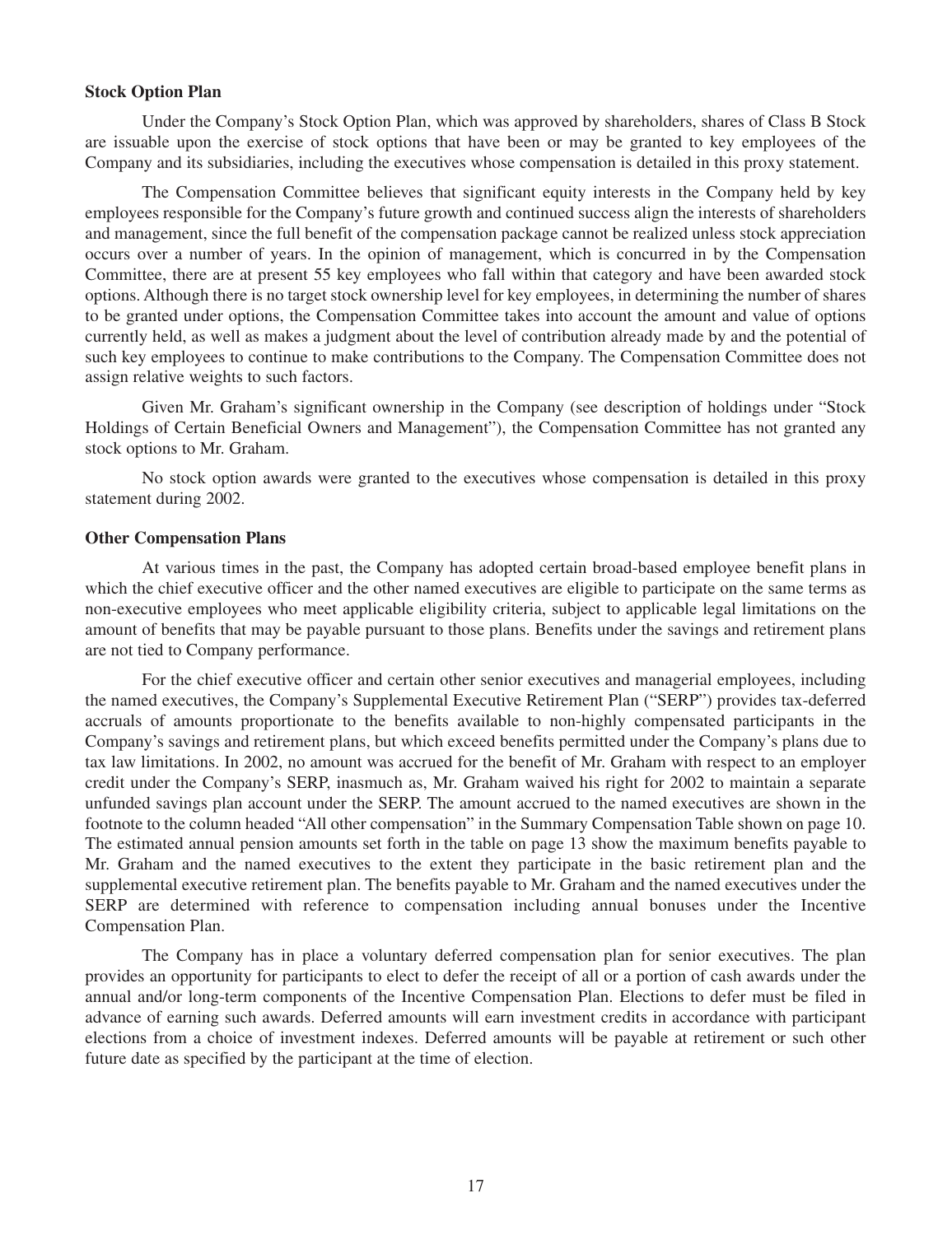#### **Conclusion**

Through the programs described above, a significant portion of the Company's executive compensation is linked directly to business unit and corporate performance and stock price appreciation. The Compensation Committee intends to continue the policy of linking executive compensation to corporate performance and returns to shareholders and deems it desirable that compensation paid under the Incentive Compensation Plan and the Stock Option Plan meet the requirements of Section 162(m) of the Internal Revenue Code concerning deductibility of executive compensation. However, the Committee reserves the right to put in place compensation programs that do not meet the requirements of Section 162(m) so as to result in compensation payments that are not deductible by the Company, if such programs are otherwise in the best interests of the Company.

> George W. Wilson, Chairman Daniel B. Burke John L. Dotson Jr.

### **Compensation Committee Interlocks and Insider Participation**

Daniel B. Burke, John L. Dotson Jr. and George W. Wilson served as members of the Compensation Committee in 2002.

### **AUDIT COMMITTEE REPORT**

One of the standing committees of the Board of Directors of the Company is the Audit Committee. Currently there are four non-employee members of the Board on the Audit Committee — Ralph E. Gomory, Alice M. Rivlin, Richard D. Simmons and Daniel B. Burke, who serves as chairman of the Audit Committee. The Audit Committee operates under a mandate from the Board of Directors, which has determined that each Committee member is "independent" under the listing standards of the New York Stock Exchange and within the meaning of Section 301 of the Sarbanes-Oxley Act of 2002.

Management has the primary responsibility for the preparation of the Company's financial statements in accordance with generally accepted accounting principles and for the financial reporting process, including its system of internal control. The Company's independent auditors, PricewaterhouseCoopers LLP, are responsible for auditing those financial statements in accordance with auditing standards generally accepted in the United States of America and for issuing a report thereon. In this context, the Audit Committee's responsibility is to monitor and review these processes, as well as the independence and performance of the Company's auditors. The Audit Committee has relied in undertaking its monitoring and review responsibilities, without independent verification, on management's representation that the financial statements have been prepared with integrity and objectivity and in conformity with generally accepted accounting principles in the United States of America and on the representations of PricewaterhouseCoopers LLP included in their report on the Company's financial statements.

The Audit Committee has reviewed and discussed the audited fiscal year 2002 financial statements with the Company's management. In addition, the Audit Committee has discussed with PricewaterhouseCoopers LLP the matters required to be discussed by Statement on Auditing Standards No. 61 (Communication with Audit Committees), as modified or supplemented. The Audit Committee has received the written disclosures and the letter from PricewaterhouseCoopers LLP required by Independence Standards Board Standard No. 1 (Independence Discussions with Audit Committees), as modified or supplemented, and has discussed with the independent auditors their independence from the Company and its management. The Audit Committee has also considered whether PricewaterhouseCoopers LLP's provision of non-audit services to the Company is compatible with the independence of such firm consistent with the Sarbanes-Oxley Act of 2002.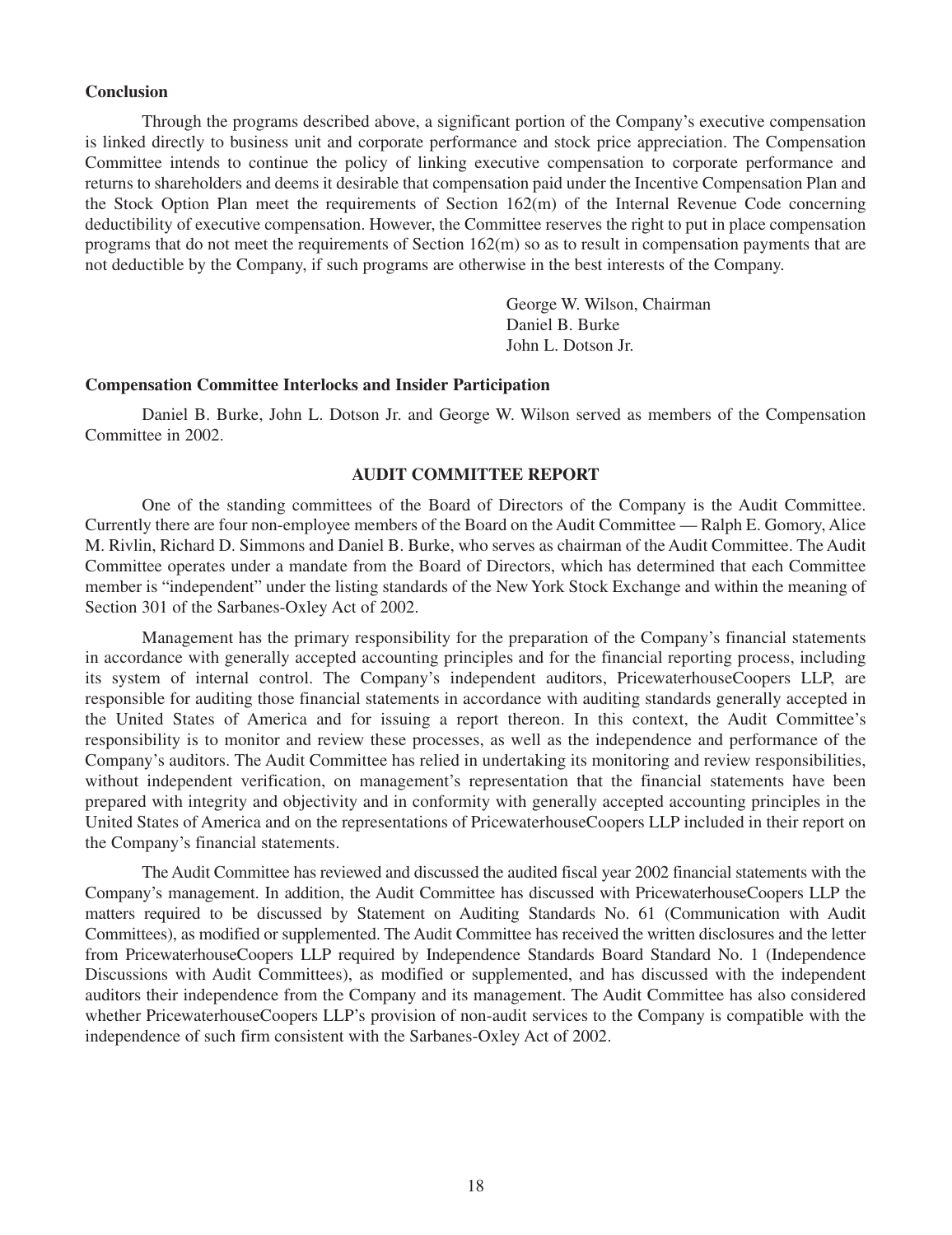#### *Audit Fees*

The fees paid to PricewaterhouseCoopers LLP for the annual audit, statutory audits and review of financial statements included in the Company's Form 10-Qs, including reimbursable expenses, were \$1,070,000 in 2002 and \$975,000 in 2001.

### *Audit-Related Fees*

The fees paid to PricewaterhouseCoopers LLP for assurance and related services reasonably related to the performance of the audit or review of financial statements and not included under "Audit Fees" above, including reimbursable expenses, were \$315,000 in 2002 and \$80,000 in 2001. These fees were primarily for audits of employee retirement and savings plans, financial due diligence and transaction analysis, and other audit-related reports.

### *Tax Fees*

The fees paid to PricewaterhouseCoopers LLP for tax compliance, tax advice and tax planning, including reimbursable expenses, were \$815,000 in 2002 and \$450,732 in 2001. These fees were primarily for tax due diligence and transaction analysis, expatriate tax services, and Federal, multi-state and foreign tax consulting.

#### *All Other Fees*

There were no other fees billed (including reimbursable expenses) in either 2002 or 2001 for products and services provided by PricewaterhouseCoopers LLP other than as set forth above. There were no fees paid to PricewaterhouseCoopers LLP for financial information systems design or implementation in either 2002 or 2001.

Based on such review and discussion and in reliance thereon, the Audit Committee recommended to the Board of Directors, and the Board has approved, that the audited financial statements be included in the Company's Annual Report on Form 10-K for the year ended December 29, 2002, for filing with the Securities and Exchange Commission.

> Daniel B. Burke, Chairman Ralph E. Gomory Alice M. Rivlin Richard D. Simmons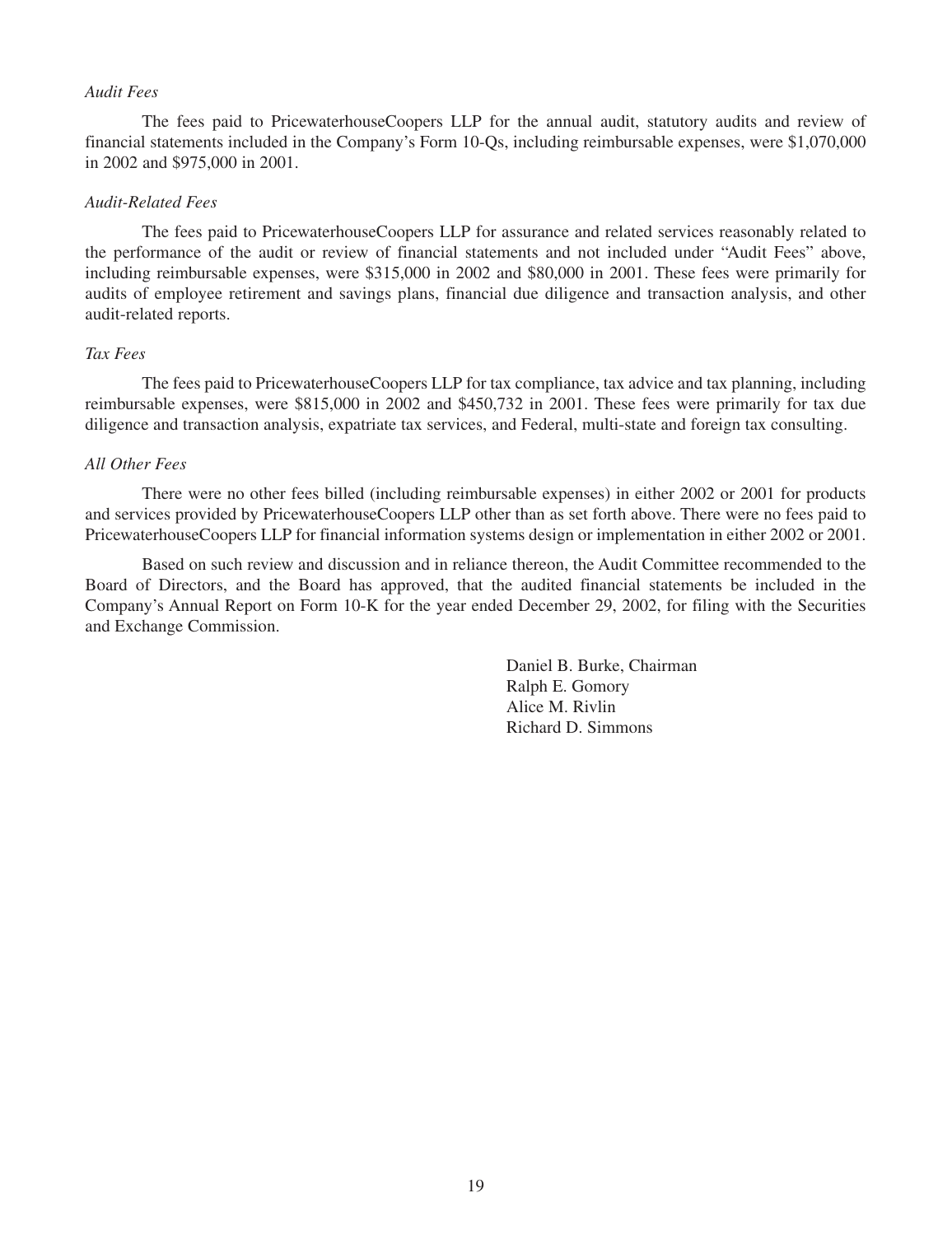#### **PERFORMANCE GRAPH**

The following graph is a comparison of the yearly percentage change in the Company's cumulative total shareholder return with the cumulative total return of the Standard & Poor's 500 Stock Index and the Standard & Poor's Publishing Index. The Standard & Poor's 500 Stock Index is comprised of 500 U.S. companies in the industrial, transportation, utilities and financial industries, weighted by market capitalization. The Standard  $\&$ Poor's Publishing Index is comprised of Dow Jones & Company, Inc., Gannett Co., Inc., Knight-Ridder, Inc., The McGraw-Hill Companies, Meredith Corporation, The New York Times Company, The Times Mirror Company (through the date of its acquisition by Tribune Company in May 2000) and Tribune Company, weighted by market capitalization.

The graph reflects the investment of \$100 on December 31, 1997, in the Company's Class B Common Stock, the Standard & Poor's 500 Stock Index and the Standard & Poor's Publishing Index. For purposes of this graph, it has been assumed that dividends were reinvested on the date paid in the case of the Company and on a quarterly basis in the case of the Standard & Poor's 500 Index and the Standard & Poor's Publishing Index.



| <b>The Washington Post Company</b>             |  |
|------------------------------------------------|--|
| <b>Cumulative Total Shareholder Return for</b> |  |
| Five-Year Period Ending December 31, 2002      |  |

| December 31            | 1997   | 1998   | 1999   | 2000   | 2001   | 2002   |
|------------------------|--------|--------|--------|--------|--------|--------|
| <b>Washington Post</b> | 100.00 | 119.95 | 16.45  | 130.59 | 113.32 | 159.20 |
| S&P 500                | 100.00 | 128.58 | 155.63 | 141.46 | 124.65 | 97.10  |
| S&P Publishing         | 100.00 | 107.43 | 143.89 | 129.09 | 133.58 | 142.34 |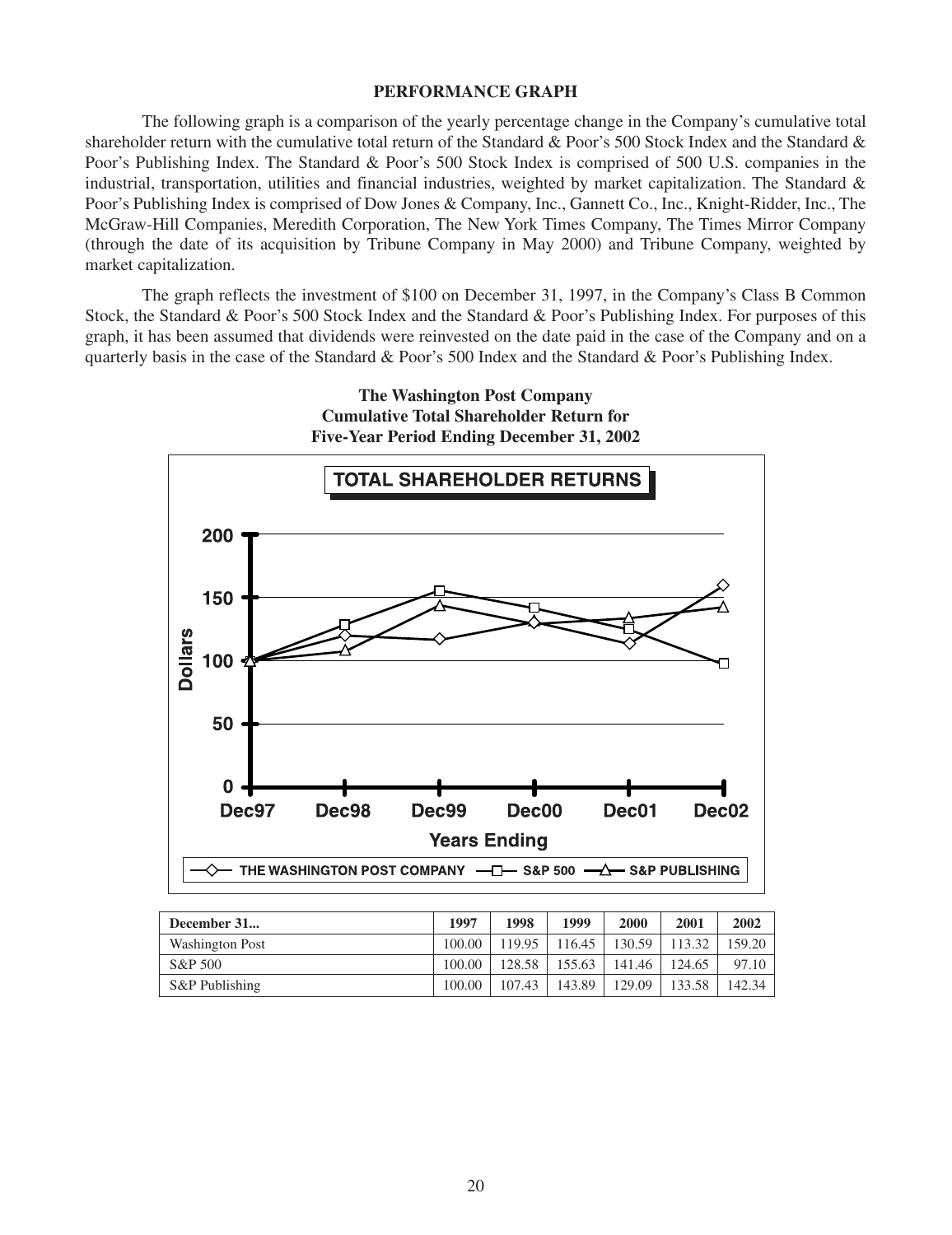#### **Certain Relationships and Related Transactions**

Effective September 2002, the Company renewed for one year a contract with Mrs. Elizabeth Weymouth, the daughter of the late Mrs. Katharine Graham and the sister of Mr. Donald Graham, under which she contributes articles to The Washington Post newspaper and is to be compensated at the rate of \$25,000 annually. In addition, Mrs. Weymouth is employed full-time as a Senior Editor at Newsweek magazine with an annualized compensation of \$170,000.

#### **OTHER MATTERS THAT MAY COME BEFORE THE MEETING**

As of the date of this Proxy Statement the only matters that the Board of Directors expects to present to the meeting are those discussed herein. If any other matter or matters are properly brought before the meeting or any adjournment thereof, it is the intention of the persons named in the accompanying form of Proxy to vote on those matters in accordance with their best judgment.

Upon the recommendation of the Audit Committee, the Board of Directors has selected PricewaterhouseCoopers LLP as the Company's independent accountants to audit and report on its financial statements for the fiscal year 2003. The same firm has acted as the Company's independent accountants continuously since the Company was organized in 1946. As in previous years, a representative of PricewaterhouseCoopers LLP will be present at the Annual Meeting, will have the opportunity to make any statement he may desire with respect to the Company's financial statements for 2002 and his firm's relationship with the Company, and will be available to respond to appropriate questions from stockholders.